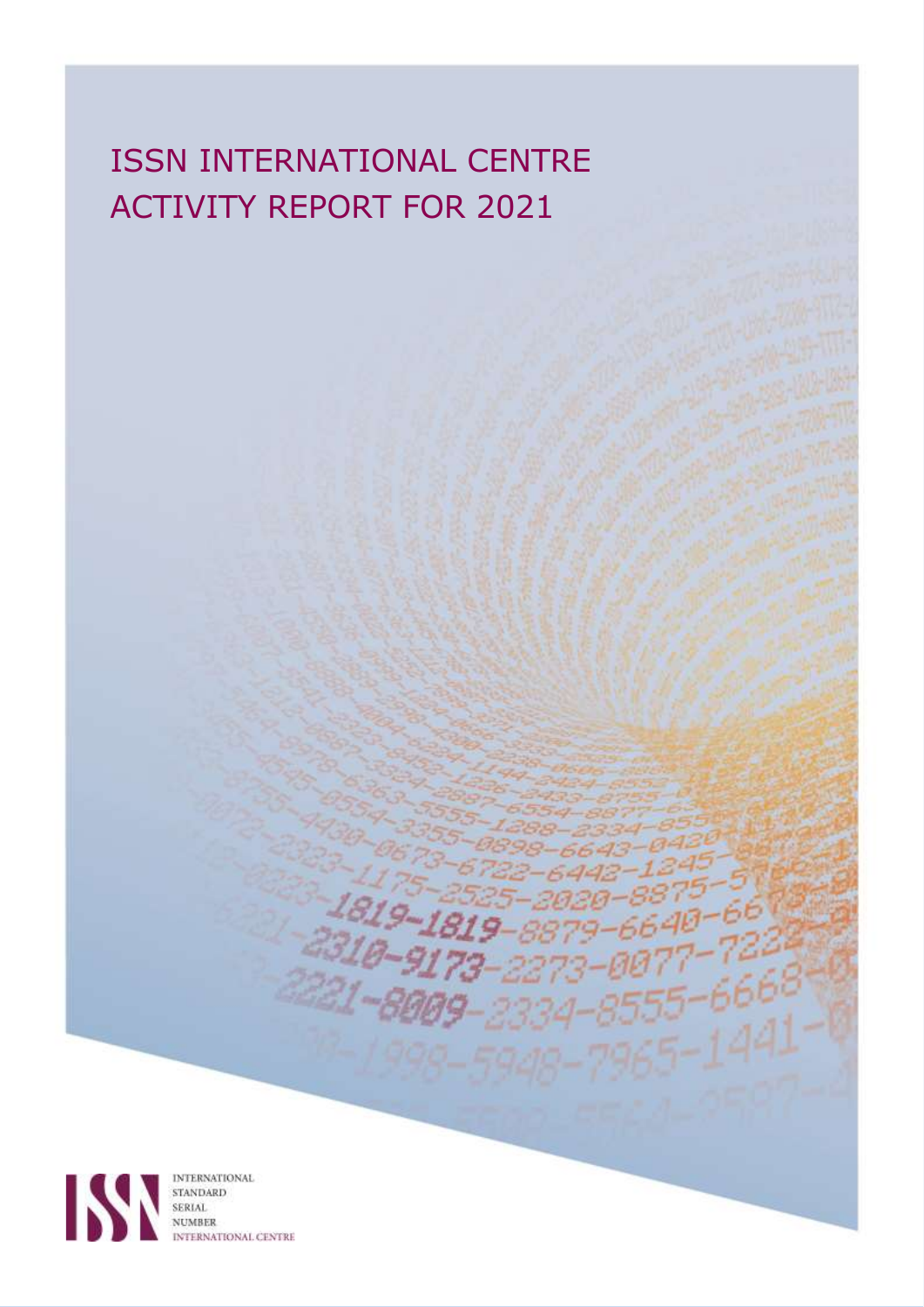

## **Introduction**

The ISSN International Centre continued its activities despite the difficult health situation in 2021. The team worked mainly remotely until the end of August 2021 and partially thereafter. Weekly coordination meetings helped to maintain a cohesive team and move key projects forward. At the very end of 2021, the team cooked and enjoyed a festive meal for a pleasant moment of conviviality and exchange.

The opening of three national centers in the same year is quite exceptional and proves the dynamism of the ISSN network. Welcome to Austria, Peru and Ukraine and to the colleagues from these countries whose proximity to publishers and libraries improves the overall quality of the ISSN data and contributes to the influence of its services.

Development work on ISSN+ continued, but at a slower pace than expected. The ISSN International Centre, like other organizations, has experienced challenges in hiring staff with the necessary IT skills to offset staff turnover or absences in the summer and fall of 2021. It was not until late 2021 that the IT team could be adequately replenished. The production launch of ISSN+ V1 is planned during 2022 after training of the national centers in spring 2022.

On the production side, the global number of identified continuing resources increased in 2021 with about 60,000 new ISSN assigned and the total number of digital resources reached 322,608 in the ISSN Portal. The ISSN International Centre contributed 2,588 new ISSNs to the database in 2021 and carried on with several projects to improve quality notable with partner services such as DOAJ and Latindex.

The ISSN International Centre communicated extensively in 2021 about its network and services through press releases issued at the time of the opening of new national centers and through inserts in professional journals. The monthly ISSN newsletter, which published its 100th issue in September 2021, is very popular and its subscriber base continues to grow. A beautiful promotional video was also produced for the IFLA annual conference. It is available online, subtitled in the six official languages of the United Nations and will be shown again in 2022.

The consultation with the National Centres on the evolution of the ISSN Manual mobilizes the team in a significant way. The objective is to revise the bibliographic procedures of the ISSN network by the end of 2022 to take into account the recommendations of the RDA Steering Committee, IFLA Cataloguing section and the Marc Advisory Committee. Through its participation in several international working groups, particularly on the issue of persistent identifiers, the ISSN International Centre team promotes the specificity of the ISSN network and contributes to its influence.

1819-1819-8879 1819-1819-8879-8877-<br>318-9173-2273-8877-

 $-8999 - 2334$ 

 $-007$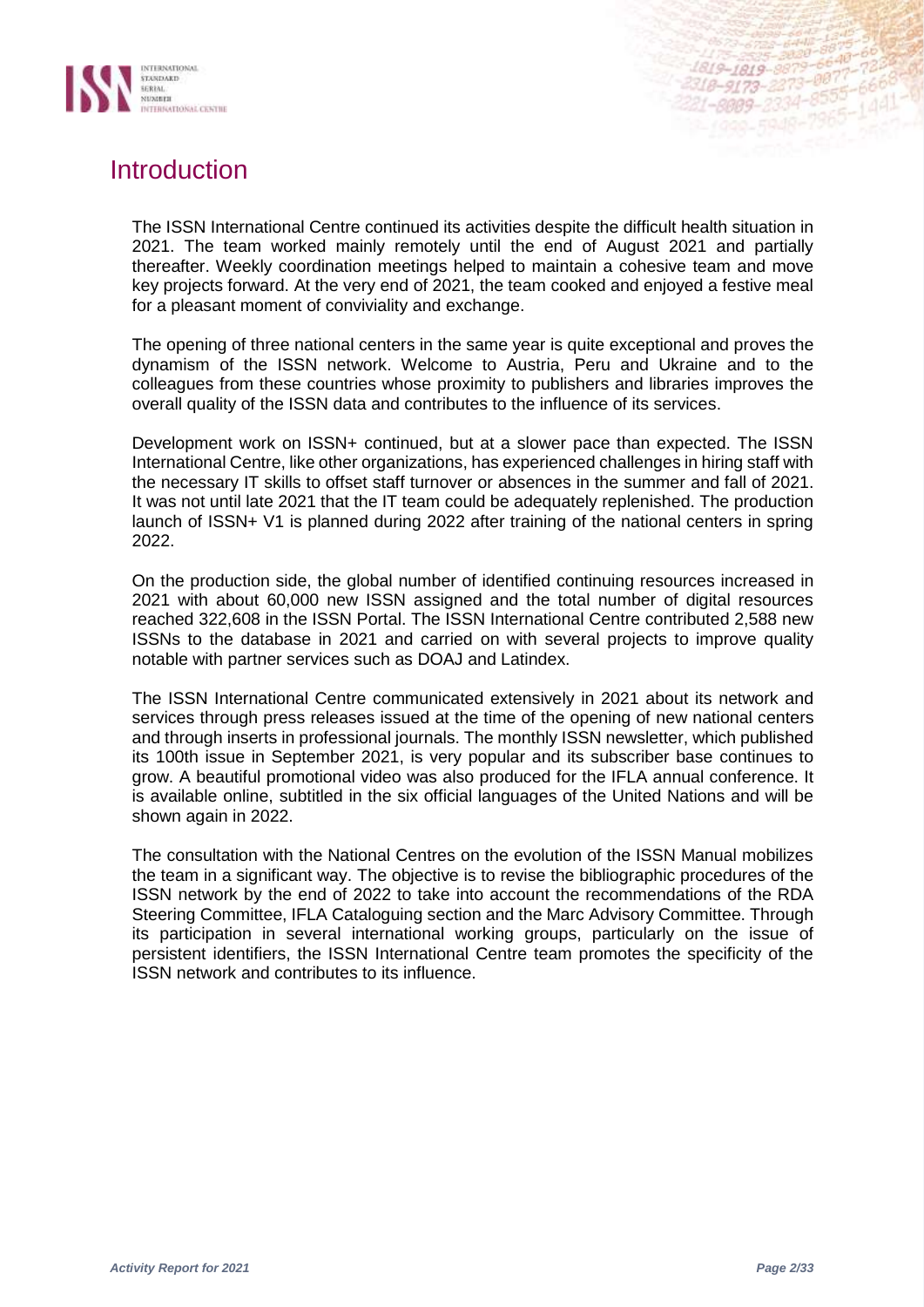



## 1. The ISSN Network

## **1.1 Coverage and extension of the ISSN Network**

In 2021, the ISSN Network comprised 93 member states.

2021 was an exceptional year for the ISSN Network with the opening of three ISSN National Centres. In March 2021, the Ivan Fedorov Book Chamber of Ukraine launched its ISSN services followed by the Hauptverband des Österreichischen Buchhandels in Austria in April 2021. The opening of the 93rd ISSN National Centre by the National Library of Peru was celebrated on August 24th, 2021. Press releases were issued for each opening (see Annexes).

These new centres' staff received appropriate training. They will get all necessary support from the ISSN International Centre to manage their services to publishers and libraries and report to the ISSN Network.

## **1.2 Activities of the ISSN Network**

## **1.2.1 Governance bodies**

Three Governing Board meetings were held remotely in 2021:

- The 87th meeting on 10 February 2021,
- The 88th meeting on 28-29 April 2021,
- The 89th meeting on 21 October 2021.

The meetings were well attended by representatives of member countries who approved several important decisions regarding financial and strategic matters.

## **1.2.2 ISSN National Centres**

The 46th ISSN Directors' Meeting was hosted remotely by the Deutsche Nationalbibliothek (17-19 November 2021). Colleagues from the DNB organised two virtual tours of the DNB premises in Frankfurt am Main and in Leipzig. The ISSN International Centre and the ISSN Network are grateful to the DNB for its excellent organisation and the numerous contributions of its staff.

All sessions were held in English. Online attendance was good. On the first day, 77 ISSN NC representatives participated. On the second day, 69 colleagues attended the workshops. On the third day, 74 colleagues were connected. The three new ISSN National Centres were given the opportunity to introduce their organisations. As usual, the presentations were shared on the extranet. A big thanks to all ISSN colleagues who turned these meetings into a success!

Since April 2016, the ISSN International Centre has been developing a programme which supports the organisation of face-to-face regional information and training sessions for existing ISSN Centres and potential new ISSN Centres. Because of the pandemic, the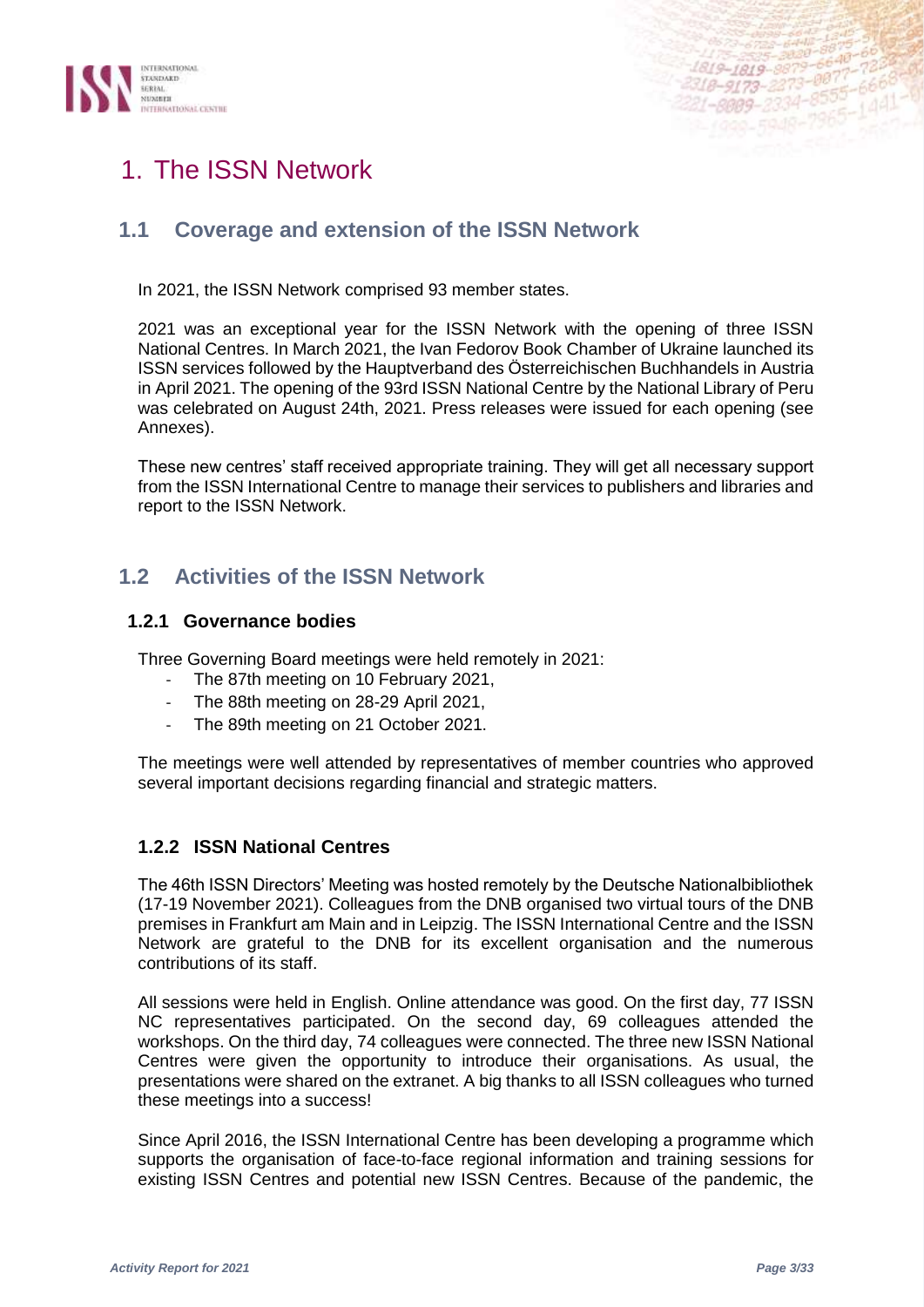

ISSN International Centre was unfortunately not in a position to organise any session in 2021.

Since 2019, the ISSN International Centre Project Officer has been managing relations with ISSN National Centres and in particular the renewal of working agreements, as well as the collection of information about their activities in line with ISSN International Centre policy and ISO regulations. In 2020, a financial report template was set up to facilitate reporting by the National Centres that charge fees for their services.

71 National Centres filed their annual report and 22 National Centres did not send it. Annual reporting is a requirement as per the agreement between the ISSN International Centre and the National Centres. The ISSN International Centre will monitor the situation closely in 2022 to get all reports in due time.

As of March 2022, 45 ISSN National Centres have signed the new working agreement The Project Officer is also the contact person for standardization work and cooperation issues (see section 2.2).

## **1.3 Pursuing the 2024 Strategic Plan**

The ISSN International Centre 2024 Strategic Plan was approved by the ISSN International Centre Governing Board and the ISSN Network member countries in April-May 2020.

#### *OBJECTIVE 1: Develop the global interoperability of the ISSN Portal by improving the management of ISNIs within the ISSN Portal*

The ISSN International Centre believes it is important that the ISSN be interconnected with other identifiers and thus be part of the web-based identification ecosystem. The ISSN International Centre has been a member of the ISNI-IA since 2015 and has access to the ISNI professional and curated database.

The ISSN International Centre also works with ISSN National Centres that already use ISNIs (ISO 27727: 2012) as identifiers for individuals and legal entities in their own local databases. These ISNIs are retrieved by the ISSN International Centre when records are imported into the ISSN Portal.

The ISSN International Centre wants to use ISNI to create standardized access points for publishers and organizations in the ISSN Portal to enhance search query results. The ISSN International Centre will also request the creation of ISNIs for those entities that do not yet have one.

#### *Key Performance Indicator: All organisations and publishers within the ISSN Portal are identified with ISNIs by 2024.*

The primary focus was on commercial publishers. An internal wiki was set up to identify about 300 multinational publishers, their affiliated publishers and related brands that populate the ISSN database. This wiki is managed by the ISSN International Centre with input from a score of National Centres responsible for identifying and describing the publications of these multinational publishers.

From this list, ISSN International Centre extracted data regarding 50 publishers, each associated with 3 ISSNs and key titles. This data was then submitted to OCLC, which manages the ISNI database, and after some corrections, OCLC was able to process it.

1819-1819-8879-6640<br>318-9173-2273-0877-72<br>318-9173-2273-8555-66

1-8009-2334-

 $-007 - 666$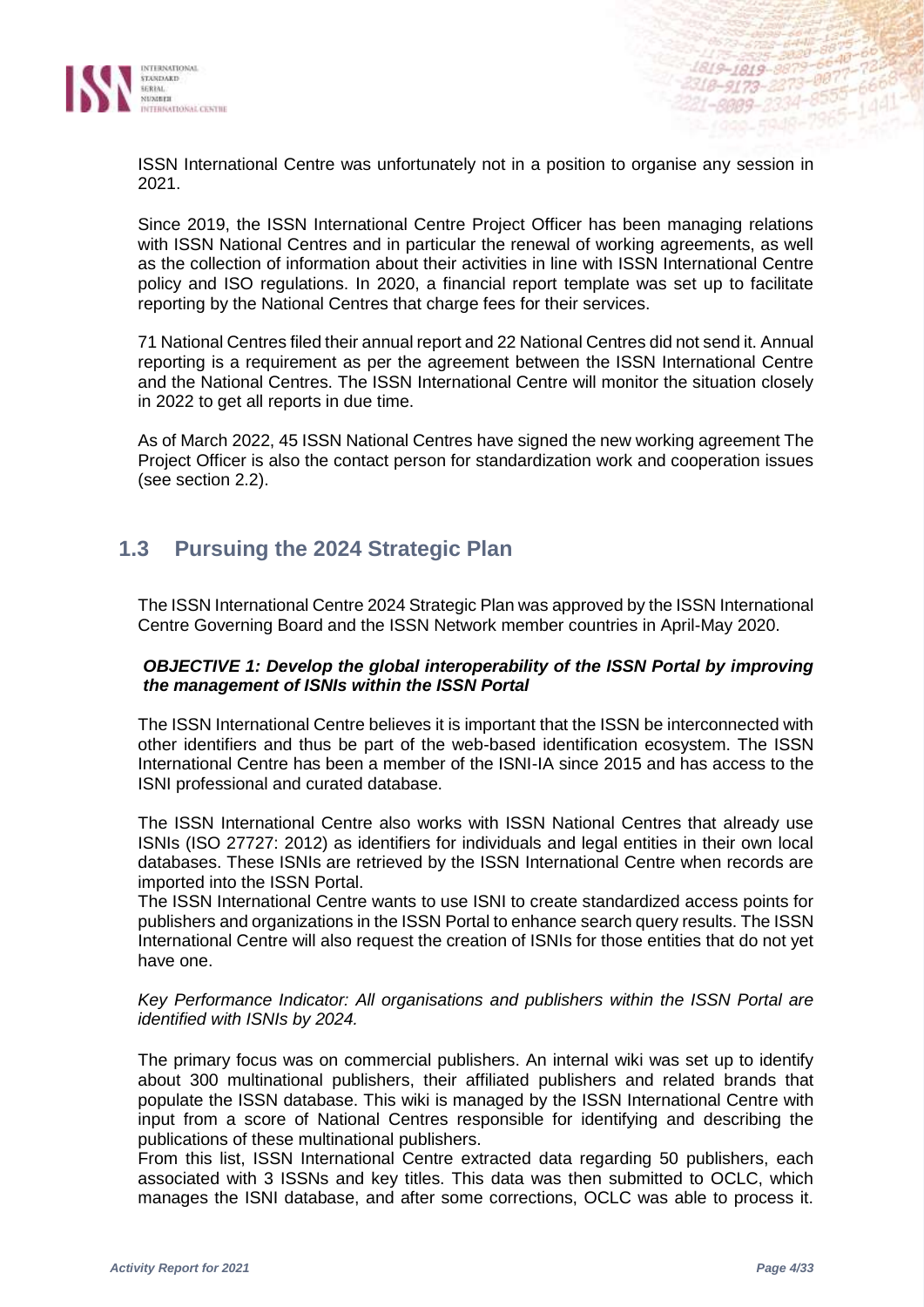

Before loading the metadata for all publishers in the ISSN database, it is however necessary to work on the ISNI data model for this type of organizations. A short report was written by the ISSN International Centre to initiate the reflection on the structure of ISNI records and the method of updating them. A specific committee will be created in 2022 by the ISNI Library Group to carry out this activity.

#### *OBJECTIVE 2: Encourage the creation of new ISSN National Centres to extend the ISSN network worldwide*

UNESCO has 195 Members and 11 Associate Members, and the United Nations has 193 Member States. In 2020, 90 countries had an ISSN National Centre. Our recurrent strategic objective is to ensure that all countries have a centre where it appears viable, and to encourage low-performing centres to meet standards and good practice. To succeed, it will be necessary to strengthen initial and in-service training and to carry out awareness-raising activities. Our aim is to open at least five new National Centres between 2020 and 2024, to revise the initial training programme and then implement it, to work with the less successful centres, to help set up new infrastructures, to formalise the process of evaluating the application of a new member country, and to create several tools for monitoring the activities of the centres and the agreements ISSN International Centre has signed with them.

#### *Key Performance Indicator: Five new ISSN National Centres are opened by 2024.*

It was an exceptional year for three National Centres to open, in part catching up to delays caused by the Covid-19 pandemic. Ukraine opened its National Centre on March 11th, 2021, hosted by the State Scientific Institution "Ivan Fedorov Book Chamber of Ukraine". Austria opened its National Centre on April 1st, hosted by the Hauptverband des Österreichischen Buchhandels. Peru opened its National Centre on August 24th hosted by the Biblioteca Nacional del Perú.

#### *OBJECTIVE 3: Implement the sixth version of the ISSN standard by creating the family ISSN and other cluster ISSNs*

Tracking the changes that a serial publication undergoes over time is a long-standing challenge and the relationship between old and current titles is recorded in the MARC bibliographic formats in specific fields. For several years, ISSN-L has been used to collate the different versions of a continuing resource across multiple media. However, it is only with the sixth version of the ISO 3297 standard, which was released in October 2020, that it will be possible to create other cluster ISSNs. A survey of our user community in 2019 revealed an interest in what could be called an ISSN-F grouping together titles identified by ISSNs and representing the same family. Discussions within the ISSN International Centre determined that an ISSN-F could be embodied as a URI providing access to a visual representation of a publication's history. This representation could be easily created and managed centrally without additional work for the National ISSN Centres as it is already available in the ISSN Portal without yet having a URI or being identified via an ISSN-F.

#### *Key Performance Indicator: Creation of specific fields for cluster ISSNs in data encoding schemes*

A discussion paper submitted in May 2021 was followed by a proposal for the MARC Advisory Committee (MAC) about the creation of a repeatable new tag for cluster ISSNs, the 023, so that a URI subfield in \$0 or \$1 would be unambiguous. The discussion paper used the hypothetical example of ISSN-F, a Family ISSN, to illustrate a possible future new

1819-1819-8879 1819-1819-8877-8877

1-8009-2334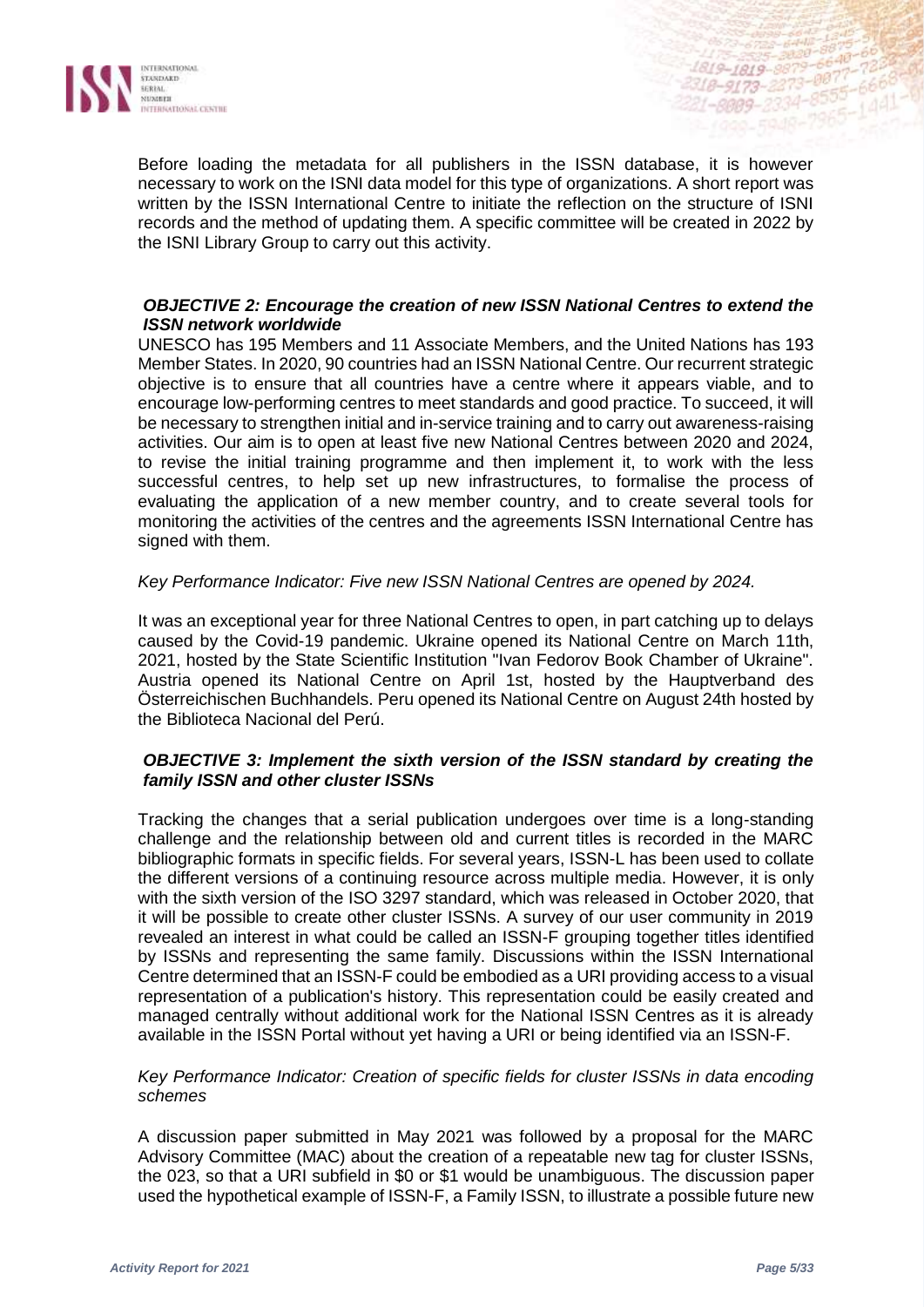

Cluster ISSN. The boundaries of ISSN-F were unclear at that time and the extent of the "family" and use cases for it were questioned by MAC members and subsequently explored in the ISSN Review Group. The proposal in November presented the resulting ISSN Review Group plan to replace the Family ISSN concept with a plan for the Title History ISSN, ISSN-H, an identifier that will group the successive titles held by a publication over time. However, after initial feedback from the Library of Congress, MARC Committee requested more investigation into the needs of integrated library system vendors and the impact a new tag would have. The proposal was eventually withdrawn before final submission to the MAC. Discussion with industry leaders will be programmed over the course of 2022, and the proposal will be resubmitted based on the results at an appropriate time.

#### *OBJECTIVE 4: Implement the sixth version of ISO3297 - ISSN by assigning ISSNs to various types of continuing resources*

Significant changes in the publishing landscape may impact the ISSN over the next years. While there is no doubt that serial publications will continue, questions will arise as to their relative importance. The ISSN needs to better identify and include resources such as academic repositories and databases, and make appropriate investments to consolidate its position in the identifier ecosystem. This objective does not imply a change in the format or definition of the ISSN as it already encompasses integrating resources. The ISSN Network aims to raise awareness among producers of all serial publications to ensure that their publications are assigned an ISSN to achieve full implementation of the standard.

#### *Key Performance Indicator: Publication of updated definitions of continuing resources and new data encoding values*

A proposal was passed by the MARC Advisory Committee in January 2021 to include additional types of continuing resources defined for the control field (tag 008 position 21) to reflect the full scope of continuing resources covered by ISO 3297:2020. Three code definitions were revised, and six new codes were added. A change request for the equivalent codes for UNIMARC followed suit in April, and by Fall 2021, the new codes were officially published in both schemes. National Centres using these new codes will see them visible in the ISSN Portal, however official network-wide adoption of the codes will happen with the launch of ISSN+. In the first six months of the availability of the new codes, these are the number of records to be found in the ISSN database: Blogs: 40; Directories: 1; Journals: 268; Magazines: 243; Newsletters: 709; Repositories: 4.

#### *OBJECTIVE 5: Develop interoperability of the ISSN Portal through the management of persistent identifiers and URLs of digital continuing resources*

The ISSN International Centre manages metadata of digital serial publications in the ISSN Portal. According to the ISSN Manual, it is mandatory to include the URLs of electronic publications in field 856 of the MARC 21 record. On the ISSN Portal, the URLs in the 856 tags are used to link to the resource itself. Like all bibliographic databases managing URLs of documentary resources hosted on external servers, such as those of issuing bodies and commercial publishers, the ISSN Portal is confronted with URL obsolescence when online publications cease to be updated, disappear or change hosting server. The ISSN International Centre does not index the web permanently and systematically as search engines do to retrieve current URLs. Moreover, a number of resources are not freely available on the web and cannot be retrieved. Our assumption is that only the archived digital resource is stable because it has a persistent URL provided by an archiving agency. Only a minority of digitized or digital titles are archived for the time being but digital preservation is a booming activity. On the ISSN Portal, a specific actionable identifier will

1819-1819-8879 318-9173-2273-8877

1-8009-2334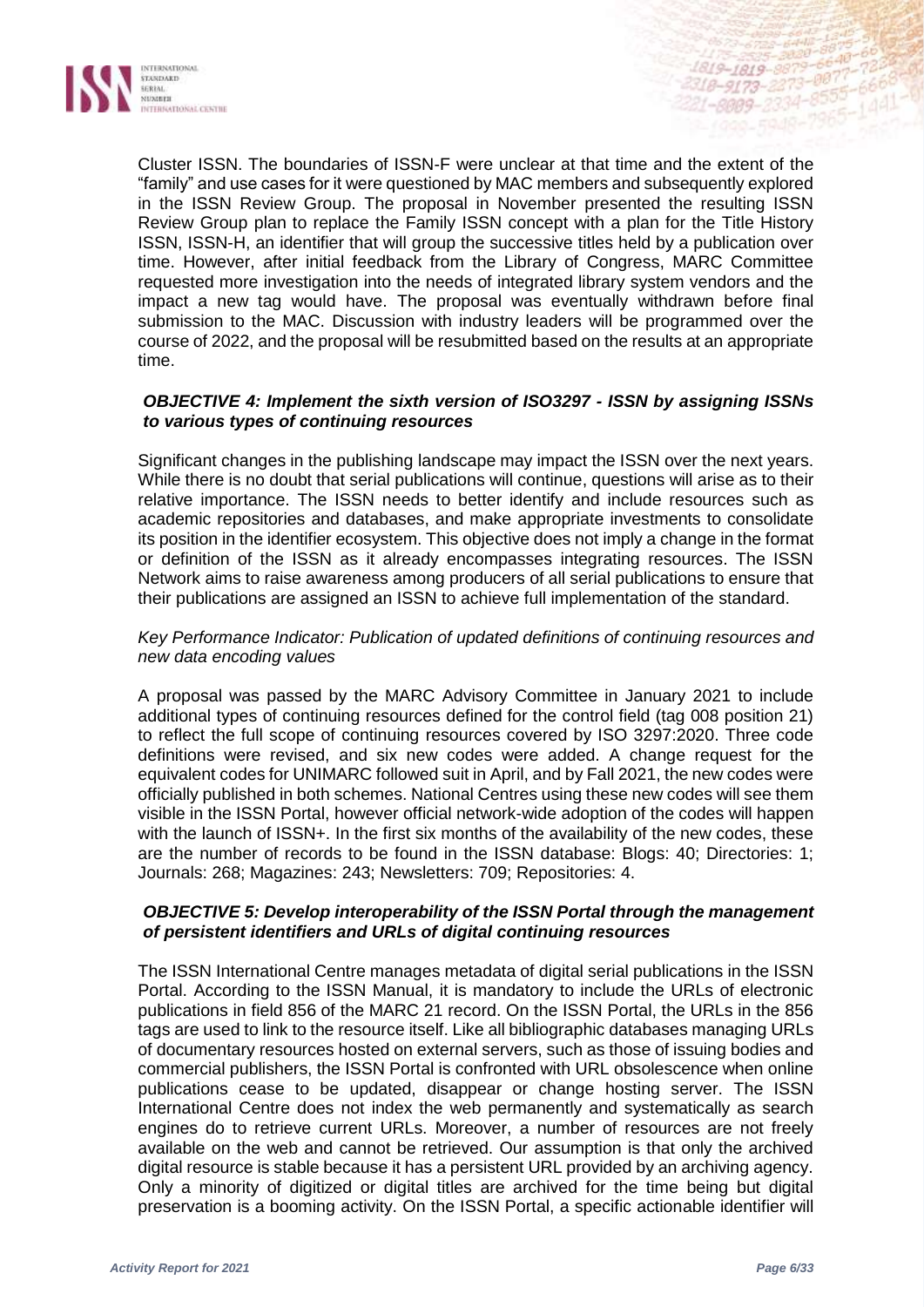

be used to bring together the URLs of the resource as published originally, the URLs of the successive publishers if applicable and the URLs for the archived version managed by archiving agencies. This new service will add value to the ISSN Portal by aggregating at a single point the URLs provided by publishers and by archiving agencies for a given digital serial resource.

#### *Key Performance Indicator: The ISSN International Centre to manage operational resolver handling various types of URLs by 2024.*

The ISSN International Centre has set up a URN:ISSN resolver [\(https://urn.issn.org/\)](https://urn.issn.org/) which integrates the URLs available in field 856. This resolver could be used as the linchpin for the redirection process linking to current and archival URLs. A discussion paper was submitted to the MARC Advisory Committee in December 2021, entitled Enrichment of Web Archive Information in Field 856 in the MARC 21 Formats, with the goal of redefining some of the subfields to track archiving information and persistent identifiers (PIDs) and find a solution to link rot and content drift. Proposals will move forward in 2022 to use PIDs in 856, and develop a new tag for tracking digital archive information.

#### *OBJECTIVE 6: Promote and develop Keepers Registry to associate new agencies and increase the number of identified archived resources*

Keepers Registry is a free service that aims to inform the library and publishing community about the actions taken by archiving organizations to preserve titles of digitized and digital serial publications identified with ISSNs in order to promote long-term access to these resources and to stabilize scientific references for the research sector.

For the ISSN International Centre, the takeover of the Keepers Registry service in December 2019 was a strategic decision that resulted in the expansion of the ISSN Portal offering: the ISSN International Centre and the ISSN Network together produce an indispensable source of information on periodicals at all stages of their existence, from their identification and description by the ISSN Network to their preservation by partner archiving agencies.

#### *Key Performance Indicator: The number of archiving agencies participating in KR to reach 20 by 2024.*

A meeting with all Keepers agencies was held in June 2021 whereas the Technical Advisory Committee held three remote meetings in 2021. TAC members are Alicia Wise, CLOCKSS, Ted Westervelt, Library of Congress, Maarten Steenhuis, KB – National Library of the Netherlands, Judith Barnsby, DOAJ, Ana Maria Cetto Kramis, Latindex, Wendy Robertson, NASIG, Clifford Lynch, CNI, and William Kilbride, DPC as consultative experts and Peter Burnhill as consultant to the ISSN International Centre Director. Three new agencies have signed a memorandum of understanding with ISSN International Centre in 2021: the Bibliothèque nationale de France for Gallica data, the California Digital Library for Merritt Repository data and the Internet Archive for Fatcat data. There are now fourteen active agencies and two inactive agencies, i.e. the British Library and the Swiss National Library, that no longer update their data. A statistics page has been added to the Keepers Registry site on the ISSN Portal and will be enhanced as the project develops.

Keepers Registry is also a partner of DOAJ, CLOCKSS, Internet Archive and Public Knowledge Project in the JASPER project. Phase One of Project JASPER is a scoping exercise aiming to find a solution that will reduce the number of unarchived open access journals. Starting with a list of diamond open access (i.e. non-APC charging) journals from DOAJ, the five partners are working together to produce an open and sustainable process

1819-1819-8879 1819-1819-8879-0077-

1-8009-2334-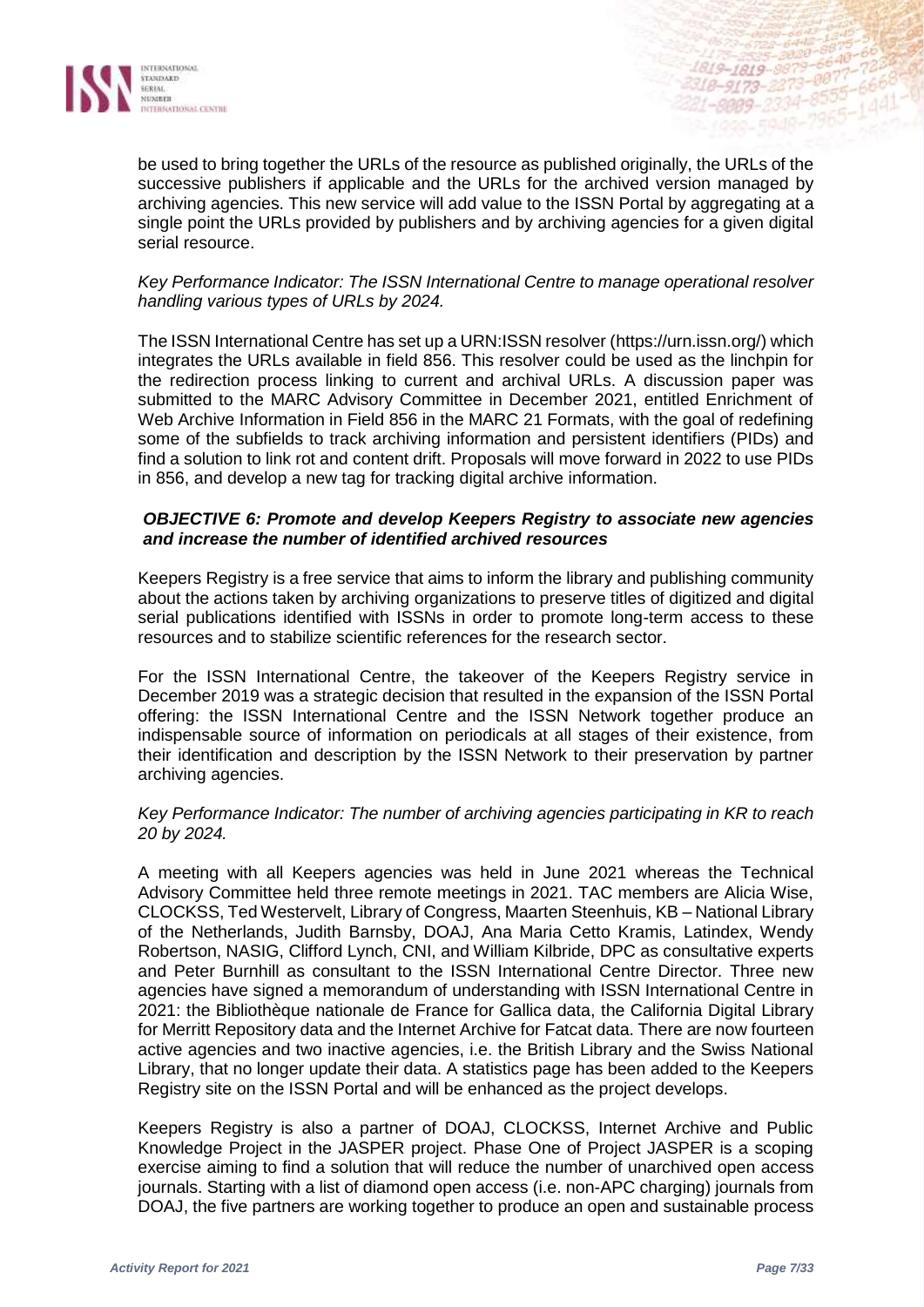

that will facilitate the archiving of more journals. The process will be open to a diverse community of archiving services, notably those participating in the Keepers Registry. Other preservation agencies will be invited to join at a later stage once design, implementation, and testing are complete.

#### *OBJECTIVE 7: Promote the ISSN Portal as a professional tool for the ISSN National Centres to improve the ISSN assignment process*

The ISSN Portal provides enhanced functionalities that enable the ISSN International Centre to standardize the metadata provided by the publishers requesting ISSN assignment. The ISSN International Centre would like to offer this tool to ISSN National Centres when dealing with their national publishers' requests for ISSN assignments. The ISSN Portal is a web-based platform that is now available to National Centres that wish to use the system to manage requests from their national publishers. New National Centres will be particularly encouraged to use this turnkey system.

#### *Key Performance Indicator: Two new National Centres to adopt the ISSN Portal service to handle publisher requests for ISSN by 2024*

In 2020 and the first quarter of 2021, the request management system was presented to colleagues from the Book Chamber of Ukraine, the Austrian Federation of Booksellers and the National Library of Peru. As of March 2022, there has been no agreement reached with ISSN National Centres regarding the use of the system. The Governing Board of the ISSN International Centre was informed of the difficulties encountered to achieve this objective, as the National Centres did not show interest in the tool. The ISSN International Centre, with the approval of its Governing Board, decided to abandon this objective in 2022 as the ISSN Portal needs to be overhauled and functionalities will be reviewed.

## 2. Activities of the ISSN International Centre

## **2.1 Department of Metadata and Technical Coordination of the ISSN Network (MTCIN)**

#### **2.1.1 The development of the ISSN Portal**

#### **ISSN Register metrics**

At the end of 2021, the ISSN International Register contained **2,235,523** records in the "Confirmed" category, i.e. "Register" records in Virtua.

**59,910** new records were added to the ISSN Register in 2021.

**51 ISSN National Centres sent 176,930** new and updated records which were ingested into the ISSN database in 2021 (instead of 57 centres with 202,473 in 2020). There is a significant decrease (-25,543) in the number of records produced in 2021 by the ISSN network compared to 2020, returning to the production volume of 2019. This may be the consequence of national centres having still to deal with difficult sanitary circumstances.

**4,770 errors** were corrected by ISSN International Centre staff in records received. Network-produced records were loaded on a daily basis to ensure the accuracy and the quality of the ISSN Register.

1819-1819-8879 2318-9173-2273-8877

1-8009-2334

 $.8555$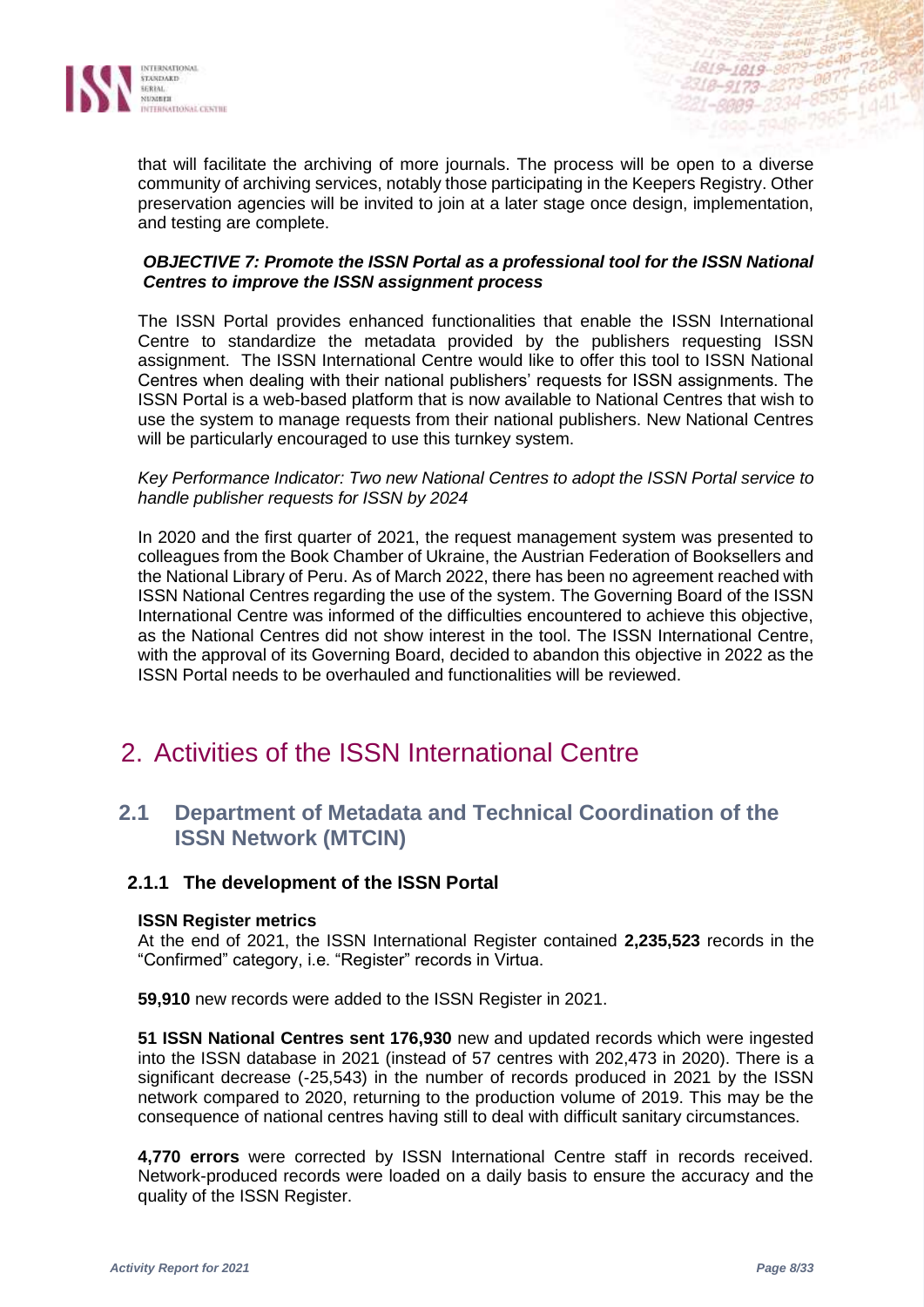



**Figure 1 - Number of new and updated records imported into the ISSN Register, 2017- 2021**

ISSN assignments to digital resources continued to grow steadily. **27,549 new online resources** were identified in 2021, i.e. 46% of 2021 assignments.

Globally, as of January 2022, **322,608 online resources** are identified in the ISSN Register, i.e. 14,5% of records.



 $-0.0133$ 

18-9173-2273-8877-72<br>18-9173-2273-8855-6668<br>1-8009-2334-8555-1441

1819-1819-8879-6648-723<br>2318-9173-2273-8877-666<br>221-0000-2234-8555-666

6640

 $-8555 - 1441$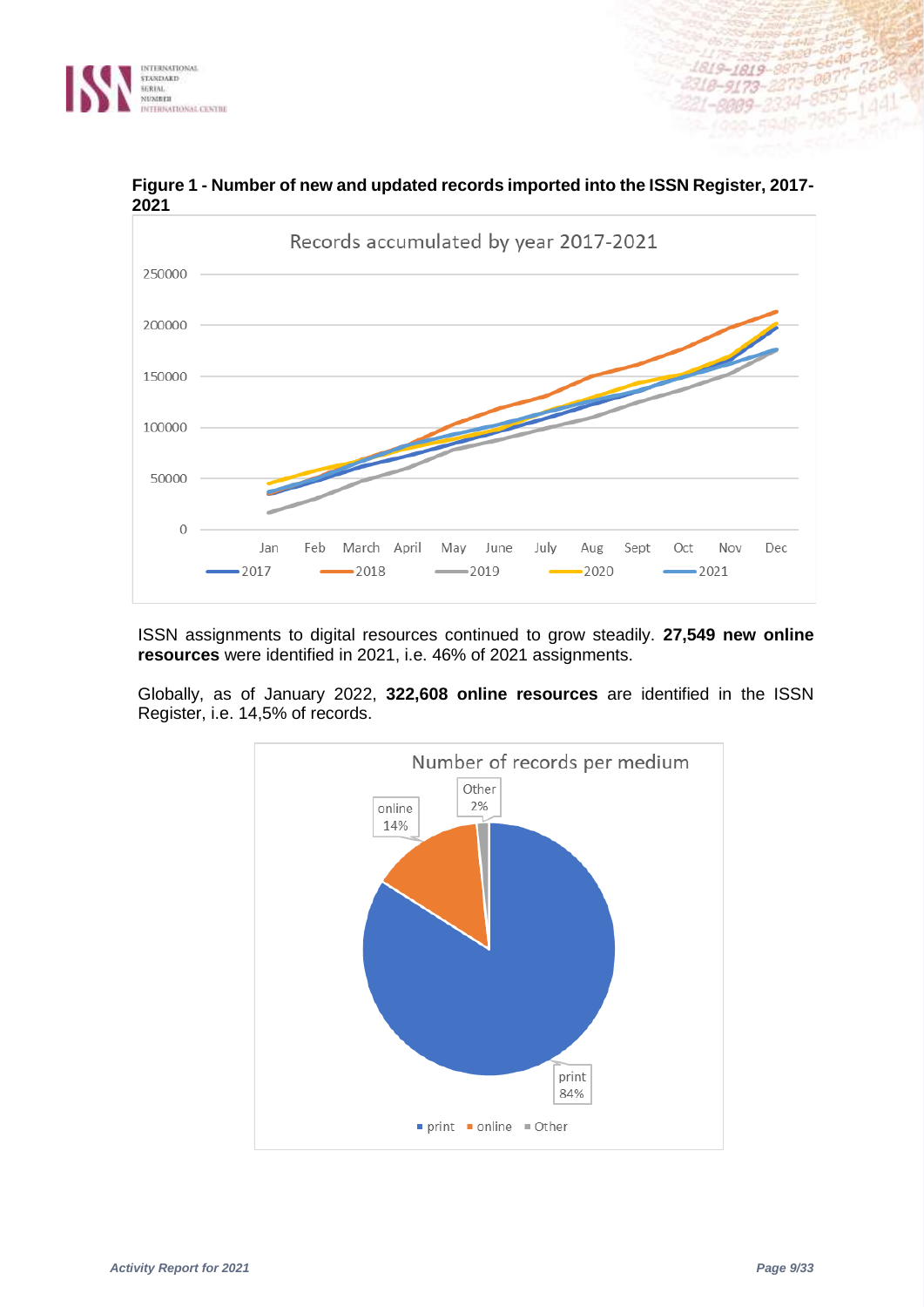

## **2.1.2 Serving publishers**

#### **ISSN requests**

In 2021, **2,366 new ISSN assignment requests** were handled by the ISSN International Centre, instead of 2,433 in 2020. A slight rise has then occurred, despite the opening of 3 national centres.

#### **Table 1: Number of ISSN requests handled by the ISSN International Centre in 2021, by type of request and status (as of 2 January 2022)**

|              | 2021 Processed | Provisional | <b>Sub total</b> | Other:               | <b>Total</b> |
|--------------|----------------|-------------|------------------|----------------------|--------------|
|              |                |             |                  | incomplete, requests |              |
|              |                |             |                  | rejected             | handled      |
| Assignment   | 1971           | 181         | 2 1 5 2          | 484                  | 2636         |
| Modification | 214            |             | 214              | 125                  | 339          |
| <b>Total</b> | 2 1 8 5        | 181         | 2 3 6 6          | 609                  | 2975         |

*Note: many requests include 2 ISSN assigned (print/online)*

As of 2 January 2022, the cumulative number of **publishers** registered with the ISSN Portal has more than tripled since January 2018, from 1,557 to **5,435** increasing each year by approximately **1,350** new publishers.

The **classification by country** is quite stable compared with 2020. In spite of the opening of 3 major ISSN centres in Ukraine and Austria in the first quarter, and Peru during the third quarter of 2021, the country ranking has remained consistent. With Ukrainian publishers out of ISSN International Centre scope, Hong Kong publishers' requests ranked first in 2021.

1819-1819-8879-6648-66<br>1819-1819-8879-6648-66<br>2319-0139-8273-0877-72 1819-1819-8879-6648-723

1619-1819-8873-8877-78668<br>318-9173-2273-8875-6668<br>21-8009-2334-8555-1441

 $-8555 - 680$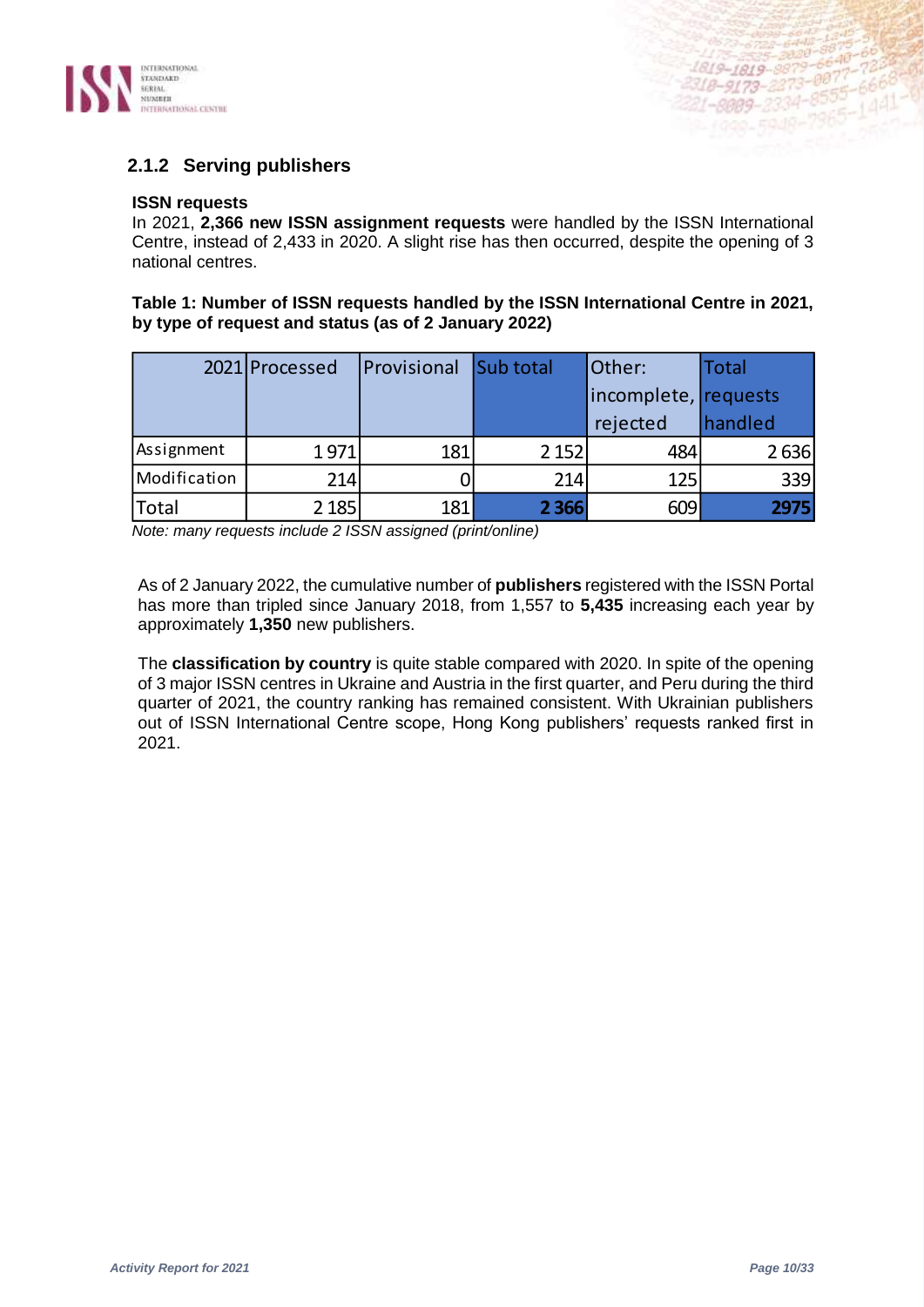

|                                            |                      |            | Nb of     |
|--------------------------------------------|----------------------|------------|-----------|
|                                            |                      | Nb of      | processed |
| Country                                    | <b>UNESCO Area</b>   | publishers | requests  |
| Hong Kong S.A.R., China                    | Asia and Pacific     | 264        | 1460      |
|                                            |                      |            |           |
| International organizations                |                      | 186        | 1015      |
| Pakistan                                   | Asia and Pacific     | 635        | 957       |
| South Africa                               | Africa               | 199        | 506       |
| Bangladesh                                 | Asia and Pacific     | 301        | 489       |
|                                            | Latin America and    |            |           |
| Peru                                       | Caribbean            | 316        | 442       |
| Kenya                                      | Africa               | 119        | 346       |
| Taiwan, Province of China Asia and Pacific |                      | 266        | 336       |
| Iraq                                       | <b>Arabic States</b> | 457        | 260       |
| Kazakhstan                                 | Asia and Pacific     | 166        | 248       |

### **Table 2: Most represented countries handled by the ISSN Centre (cumulative number of ISSN requests since 2018 as of 2 January 2022)**

Publishers' countries of operations are associated with a UNESCO region (except for international organizations) and the distribution of registered publishers by region remains very stable over the years.

#### **Table 3: Number of registered publishers by UNESCO region within the scope of ISSN International Centre**

| <b>UNESCO region</b>               | 2021 Breakdown | nb of ISSN | nb of ISSN |
|------------------------------------|----------------|------------|------------|
|                                    | of registered  | requests   | assigned   |
|                                    | publishers     | since 2018 | since 2018 |
| Asia and Pacific                   | 1327           | 1963       | 2307       |
| <b>Europe and North America</b>    | 1020           | 2464       | 2748       |
| Arab states                        | 859            | 1059       | 1068       |
| Africa                             | 740            | 1260       | 1364       |
| Latin America and the Caribbean    | 432            | 602        | 579        |
| Other: International organisations | 186            | 1016       | 1291       |
|                                    | 4564           | 8364       | 9357       |

221-2009-2334-8575-1441-02221-2009-2334-8575-4441-02221-2009-2334-8575-1441-0

2218-9173-2273-0055-6600<br>221-8009-2334-8555-6600<br>- 1999-5948-7965-1441-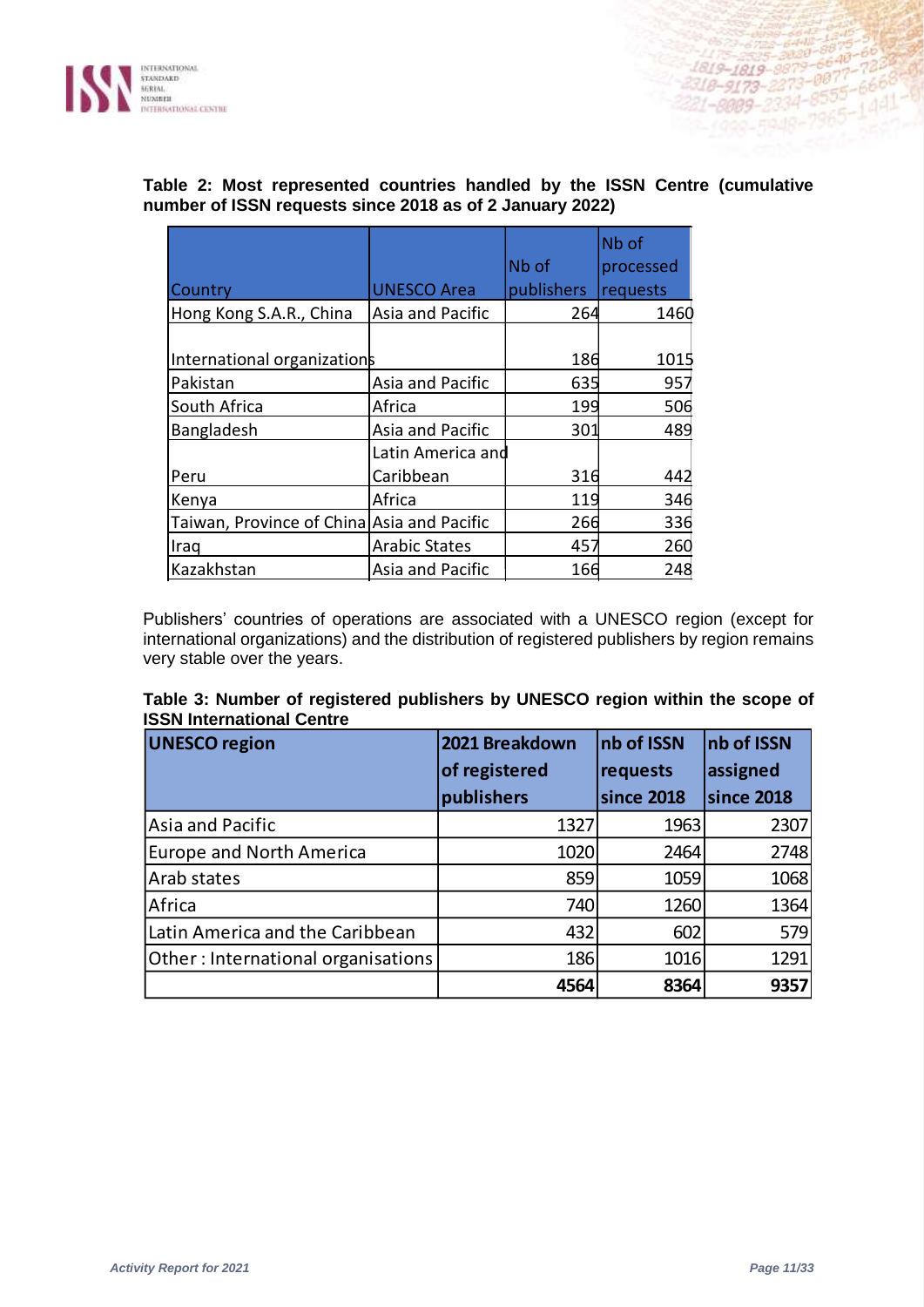



## **Fig. 2: 2021 Breakdown of registered publishers by UNESCO region within the scope of ISSN International Centre**

#### **ISSN assignments by the ISSN International Centre**

The MTCIN department assigned **2,588** new ISSN in 2021, i.e. 2,342 Confirmed records and 246 Provisional records. The assignment activity thus decreased by 22% in 2021 at the ISSN International Centre.

Please note that the figures below do not take into account modifications of existing records.

|      |       | sontoa isy statao ania typo of moala<br><b>Confirmed records</b> |        |                                      | <b>Provisional</b><br>records |        |                |                                        |       | <b>Total</b> |
|------|-------|------------------------------------------------------------------|--------|--------------------------------------|-------------------------------|--------|----------------|----------------------------------------|-------|--------------|
|      | Print | Online                                                           | Other* | <b>Total</b><br>confirmed<br>records | Print                         | Online | Other*         | <b>Total</b><br>provisional<br>records |       |              |
| 2016 | 2,111 | 1,306                                                            | 35     | 3,452                                | 433                           | 143    | 8              | 584                                    | 4,036 |              |
| 2017 | 2,139 | 1,424                                                            | 26     | 3,589                                | 254                           | 73     | $\overline{4}$ | 331                                    | 3,920 |              |
| 2018 | 1,917 | 1,019                                                            | 21     | 2,957                                | 142                           | 46     | 5              | 193                                    | 3,150 |              |
| 2019 | 1,455 | 1,496                                                            | 31     | 2,982                                | 163                           | 88     | 3              | 254                                    | 3,236 |              |
| 2020 | 1,638 | 1,396                                                            | 20     | 3,054                                | 160                           | 112    | 4              | 276                                    | 3,330 |              |
| 2021 | 1,129 | 1,190                                                            | 23     | 2,342                                | 153                           | 90     | 3              | 246                                    | 2,588 |              |

#### **Table 4: Number of ISSN assigned by the ISSN International Centre from 2016 to 2021, sorted by status and type of media**

*\* Any other type of media: CD, DVD, USB sticks, etc…*

415-2015-2020-8879-66 1819-1819-8879-6640-00337<br>-1819-1819-8879-6640-72337<br>-2318-9173-2273-0077-6668

819–1819–8879–8<br>18–9173–2273–8877–6668<br>1–8009–2334–8555–1441

 $-8555 - 6600$ <br> $-7965 - 1441$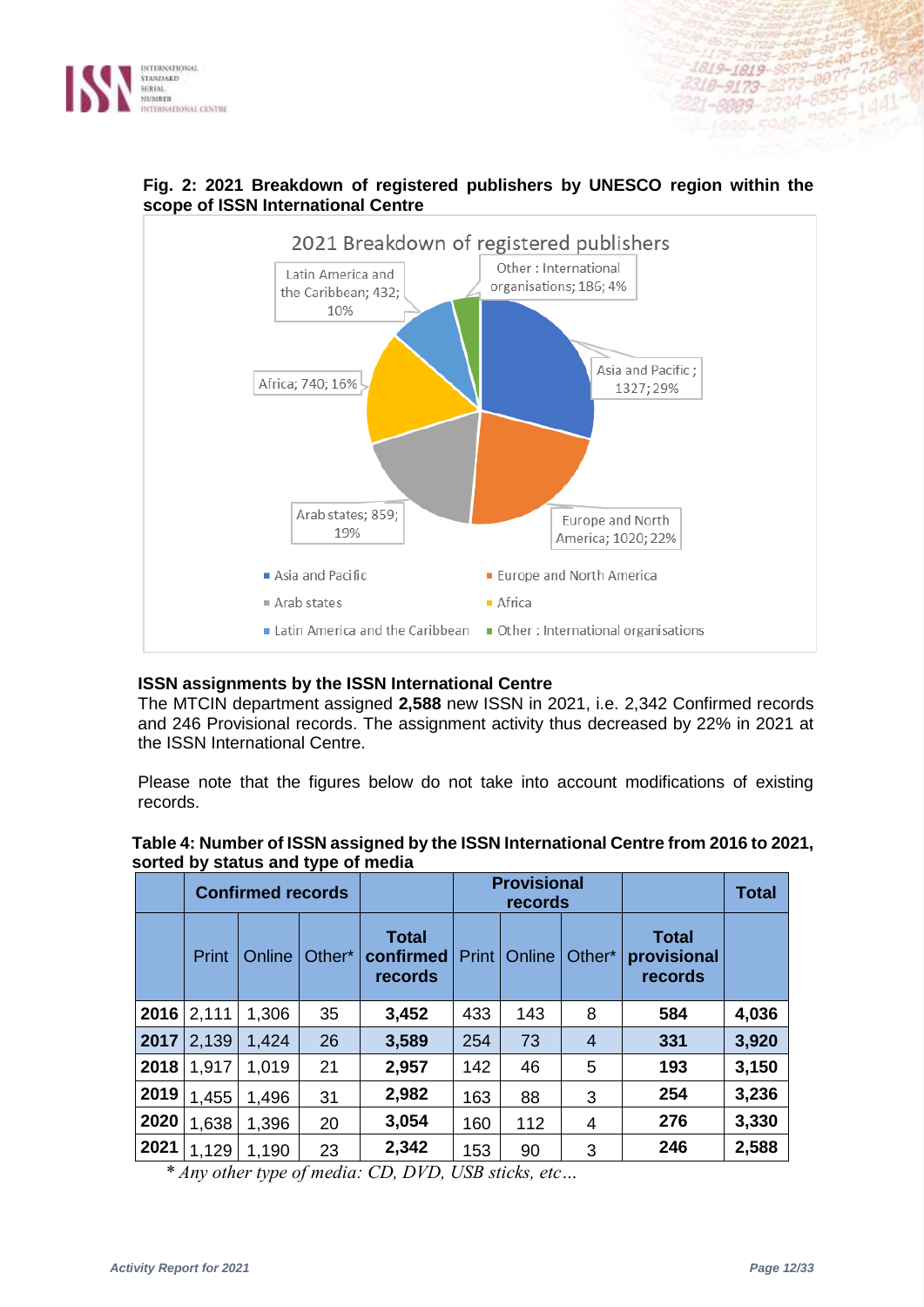

The pandemic context clearly had an impact on the number of ISSN assignments to resources published in the leading countries served by the ISSN International Centre. Nevertheless, the number of assignments was stable for Asian publications. With the opening of the Peruvian ISSN Centre at the end of August 2021, the number of ISSN assignments to Peruvian publications increased slightly in 2021 as shown in the table below.

| <b>Country</b>                 | <b>Nb of ISSN</b><br>assignments | <b>Nb of ISSN</b><br>assignments | <b>Nb of ISSN</b><br>assignments | <b>Nb of ISSN</b><br>assignments | <b>Total</b> |
|--------------------------------|----------------------------------|----------------------------------|----------------------------------|----------------------------------|--------------|
|                                | 2018                             | 2019                             | 2020                             | 2021                             |              |
| Hong Kong,<br><b>SAR</b>       | 424                              | 346                              | 347                              | 398                              | 1515         |
| International<br>organisations | 308                              | 532                              | 300                              | 236                              | 1376         |
| Pakistan                       | 162                              | 205                              | 287                              | 379                              | 1033         |
| Bangladesh                     | 105                              | 408                              | 129                              | 112                              | 754          |
| Peru                           | 105                              | 108                              | 122                              | 185                              | 520          |
| South Africa                   | 83                               | 117                              | 162                              | 135                              | 497          |
| Taiwan, POC                    | 106                              | 91                               | 101                              | 112                              | 410          |
| Iraq                           | 59                               | 112                              | 101                              | 109                              | 381          |
| Kenya                          | 50                               | 86                               | 92                               | 147                              | 375          |
| Kazakhstan                     | 71                               | 63                               | 65                               | 91                               | 290          |

#### **Table 5: Number of ISSN assigned by the ISSN International Centre from 2018 to 2021, sorted by top countries (totalling confirmed and provisional records)**

#### **The semi-automated assignment workflow with Springer-Nature**

Between January 2017 and December 2021, **3,162** provisional records were created in the ISSN Register by the ISSN International Centre for Springer Nature publications. Three National Centres are particularly concerned by the workflow, i.e. ISSN Switzerland, ISSN Germany and ISSN Singapore in decreasing magnitude.

Since summer 2020, the workflow between Springer, the ISSN International Centre and the ISSN National Centres for current assignment has been very fluid.

In 2021 alone, **734 ISSNs** were assigned to Springer-Nature publications by the ISSN International Centre, and **394 ISSN records** were updated and confirmed by National Centres.

The **backlog of provisional records** was eventually processed in 2021 thanks to additional staff hired by the ISSN International Centre and updated data provided by Springer-Nature. **1103** records were thus confirmed in the ISSN Register and **263** records remained provisional, due to lack of actual publication or insufficient evidence of publication.

## **2.1.3 Relationships with ISSN National Centres**

#### **Provision of bibliographic expertise**

With the opening of three new ISSN National Centres in Austria, Peru and Ukraine, the team of the MTCIN department has been thoroughly involved in the transfer of bibliographic skills and in responding to new colleagues' enquiries. Moreover, a set of training sessions in French was organized and recorded in 2021 for ISSN Senegal, ISSN Benin and ISSN Tunisia. Another session was held for ISSN Mexico in Spanish.

1819-1819-8879 318-9173-2273-887

 $1 - 8999 - 2334$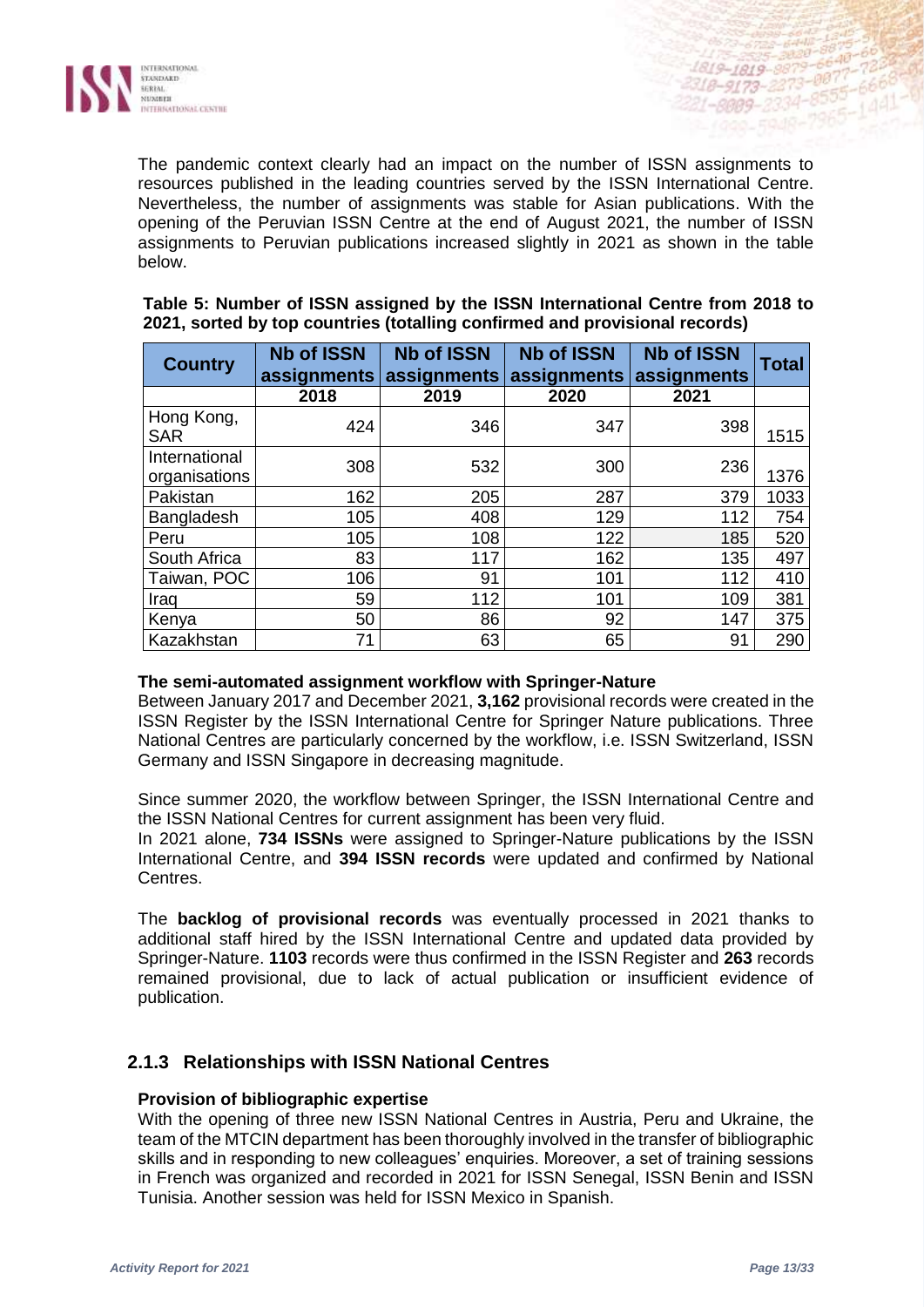

Beside formal training sessions, the guidance provided by the MTCIN team to National Centres is steady and careful. The flow of bibliographic questions from the National Centres has increased with enquiries mostly focusing on the ISSN scope and the assignment criteria, title changes and transfers of responsibility of ISSN records.

## **2.1.4 Testing ISSN+**

ISSN + is the future and bespoke ISSN metadata production tool that will replace the existing one in 2022. This tool is developed under the supervision of the Information Systems (IS) Department with the cooperation of the MTCIN Department. Since September 2019, MTCIN staff have been testing ISSN+ functionalities. The Head of the MTCIN department is responsible for managing the ISSN+ User Group, consisting of the MTCIN team and representatives of a few ISSN National Centres. In 2021, three testing campaigns took place. The feedback proved very useful to the IS Department team to adjust the application (see section 2.4.4 below).

## **2.1.5 Quality Plan for ISSN Data**

Quality of ISSN data is a key element to increase future usage on the ISSN Portal and the ISSN IC extranet, attract new customers and set up partnerships with database vendors, aggregators and other information providers. The plan emphasized the accuracy of the bibliographic data, the coverage of ISSN identification, the enhancement of processes and workflows and the interoperability with partners' data.

Corrections made when importing records from the National Centres are invaluable to the quality plan. The ISSN International Centre has also been working closely with several ISSN National Centres to jointly amend **900** records which could not be displayed in the ISSN Portal because of missing data elements.

Projects with partners provide great opportunities to correct mistakes and check the structural validity of the ISSN records in their databases. In 2019, a project was initiated with Latindex aiming at **adding or correcting title proper field** based on the key title information. In 2021, the project was completed and resulted in a batch of **1,900** corrected Latin American titles.

From 2020 to 2021, **2,043** records describing Ukrainian resources containing erroneous Cyrillic characters were corrected by the Russian-speaking librarian at ISSN International Centre. Adding entries in original characters makes it possible to enrich the ISSN records. Therefore, the Ukrainian centre, after receiving proper training by the MTCIN team, took on a project of systematic cyrillization of all text fields (titles, issuing body and publishing statement) in **5,200** records.

A Premium service request from an Austrian customer resulted in the revision of approximately **200** records.

Partnerships are also an opportunity to enhance ISSN coverage. **CIDEMIS** is the automated system developed in 2015 by ABES, i.e. the French Bibliographic Agency for Higher Education, the National Library of France (BnF) and the ISSN International Centre. ABES manages SUDOC (http://www.sudoc.abes.fr), the French Higher Education Union Catalogue, involving more than 3,400 libraries nationwide. In the framework of their activity,

4819-1819-8879-6640-723

 $1 - 8999 - 2334$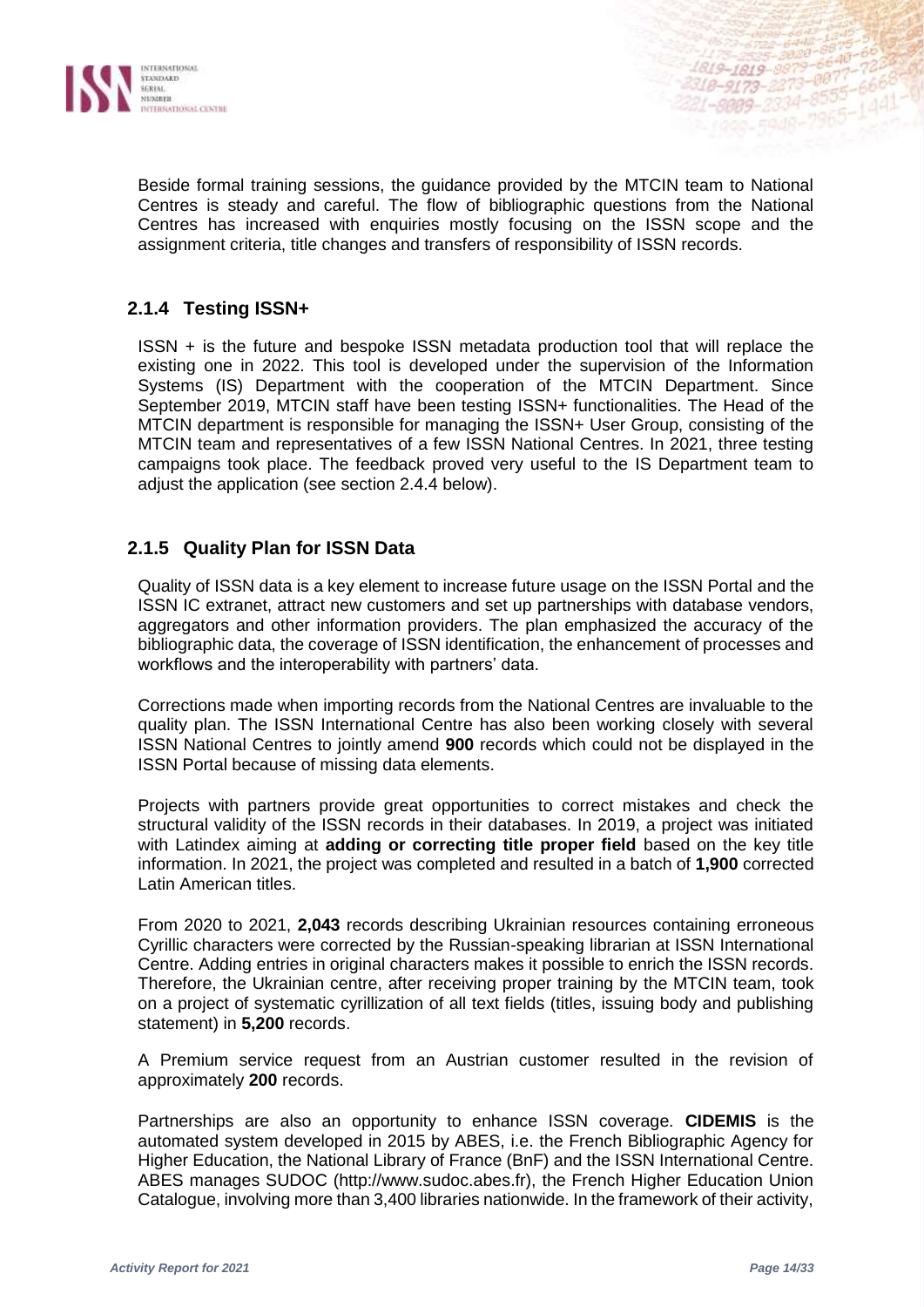

cataloguers adding data to SUDOC may identify periodicals and other ongoing resources lacking an ISSN, or ISSN records needing an update.

The objective of CIDEMIS is to manage the requests for ISSN assignments and amendments to records regarding continuing resources in SUDOC, and ensure an efficient workflow between all stakeholders. As of late December 2021, **10,305** requests sent between 2015 and 2021 were processed, resulting in **7,422 ISSN assignments** by the ISSN Network. **2,289** amendment requests resulted in **1,344 updated ISSN records** over the same period.

| 2021             |          |         |       |
|------------------|----------|---------|-------|
| Type of requests | Accepted | Pending | Total |
| Assignment       | 10 305   | 12 409  | 22714 |
| Correction       | 2289     | 3499    | 5788  |

#### **Table 6: Number of requests processed by type (cumulative numbers)**

#### **Table 7: Number of ABES requests processed by country (cumulative numbers)**

| 2021                 |                              |          |         |
|----------------------|------------------------------|----------|---------|
| <b>Country of</b>    | <b>Assignment Correction</b> |          | Total   |
| publication          | requests                     | requests |         |
| Germany              | 2030                         | 280      | 2 3 1 1 |
| <b>United States</b> | 1729                         | 401      | 2 1 3 0 |
| <b>Italy</b>         | 1 1 7 7                      | 155      | 1333    |
| Belgium              | 546                          | 198      | 749     |
| Spain                | 600                          | 89       | 689     |
| Switzerland          | 439                          | 64       | 508     |
| Netherlands          | 295                          | 179      | 474     |
| Canada               | 247                          | 50       | 299     |

1819-1819-8879-6640-72

2210-9173-2273-0071-666<br>221-0009-2334-8555-666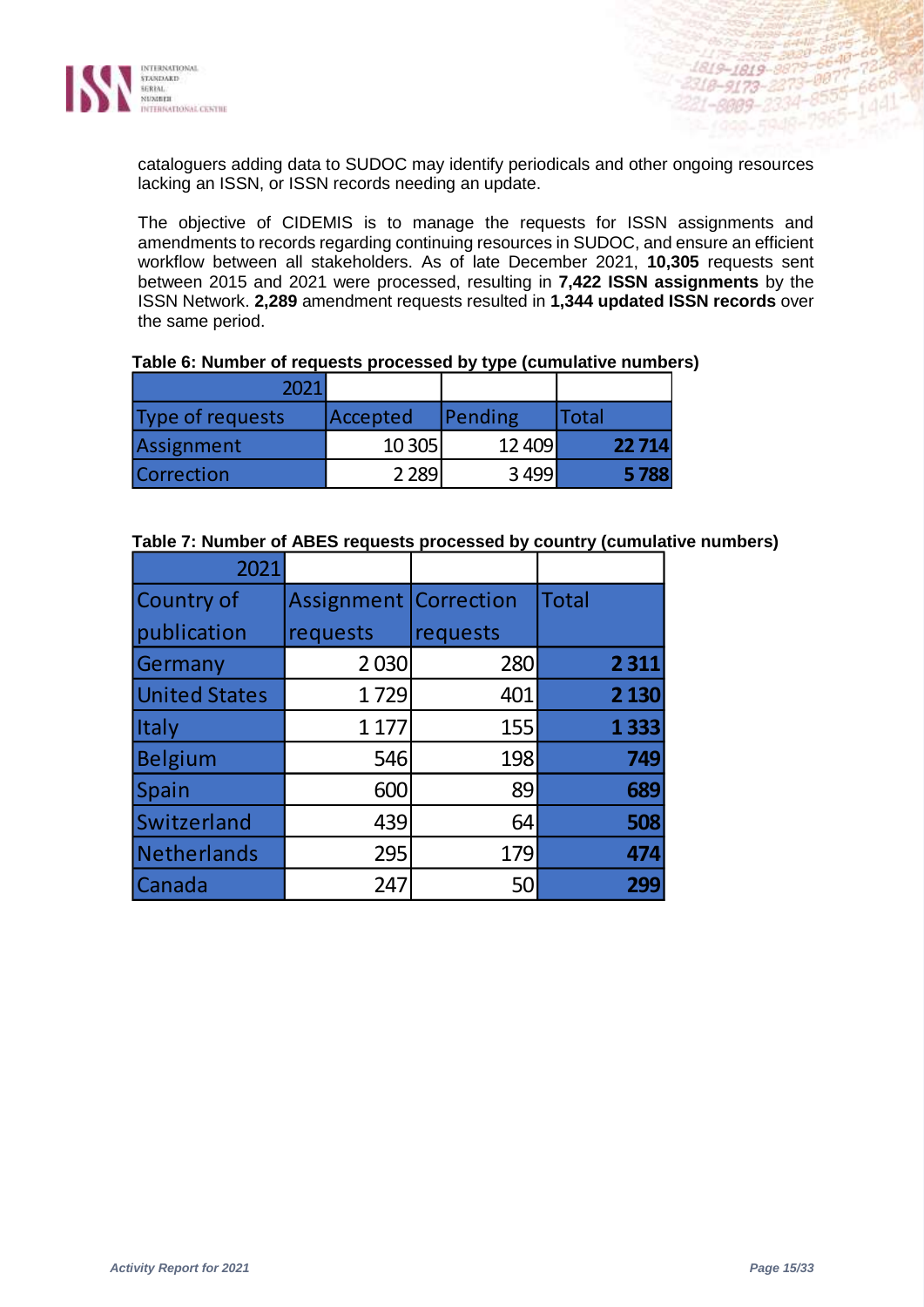



## **Fig 3: Ratio of ABES requests processed by types of publications**

**In 2021, 680** ISSNs were assigned through this workflow (compared to 1,930 in 2020), out of which 156 by ISSN USA, 100 by ISSN UK and 90 by ISSN Germany. **110** amendment requests were processed by all national centres (against 246 in 2020). There was thus some slowdown in the processing of ABES requests by the ISSN Network in 2021.

**DOAJ** is another important partner that supports ISSN International Centre efforts to improve data quality. Both partners spotted a discrepancy in the number of titles identified in **DOAJ** and **ROAD**; all DOAJ journals should appear in ROAD. **6,078** titles referenced in DOAJ were eventually added to ROAD and **472 eISSNs** were created to feed DOAJ. Both partners intend to work on a better technical coordination between their databases in 2022.

Data supplied by **Keepers Registry** archiving agencies is matched with ISSN data and demonstrates that archived resources have a digital version. New records are thus created in the ISSN database and eISSNs are assigned by the ISSN International Centre and the ISSN network when needed.

Since 2018, **ISNIs** (International Standard Name Identifiers) have been added progressively to ISSN records, thanks to the national centres that include ISNIs in their records. As of early January 2022, **35,548 ISNIs** are present in the ISSN database and identify issuing bodies and international organizations. MTCIN staff contribute to ISNI database enrichment by signalling duplicate entries and enhancing ISNI records with names in original alphabet and links pointing to issuing bodies' institutional websites. Since Autumn 2021, the ISSN International Centre is a member of the newly created ISNI Library Advisory Group, notably to advocate the assignment of ISNIs to publishers.

## **2.1.6 The development of the Directory of Open Access Scholarly Resources (ROAD)**

**6,094 new ISSN records** describing Open Access (OA) resources were added to ROAD in 2021. Globally, as of 2 January 2022, ROAD contains **52,758 OA titles** (+8% compared

1819-1819-8879

2399-2334

18-9173-22

 $73 - 8877$ 

 $-887$ <br> $-666$ <br> $-140$ 

 $(44)$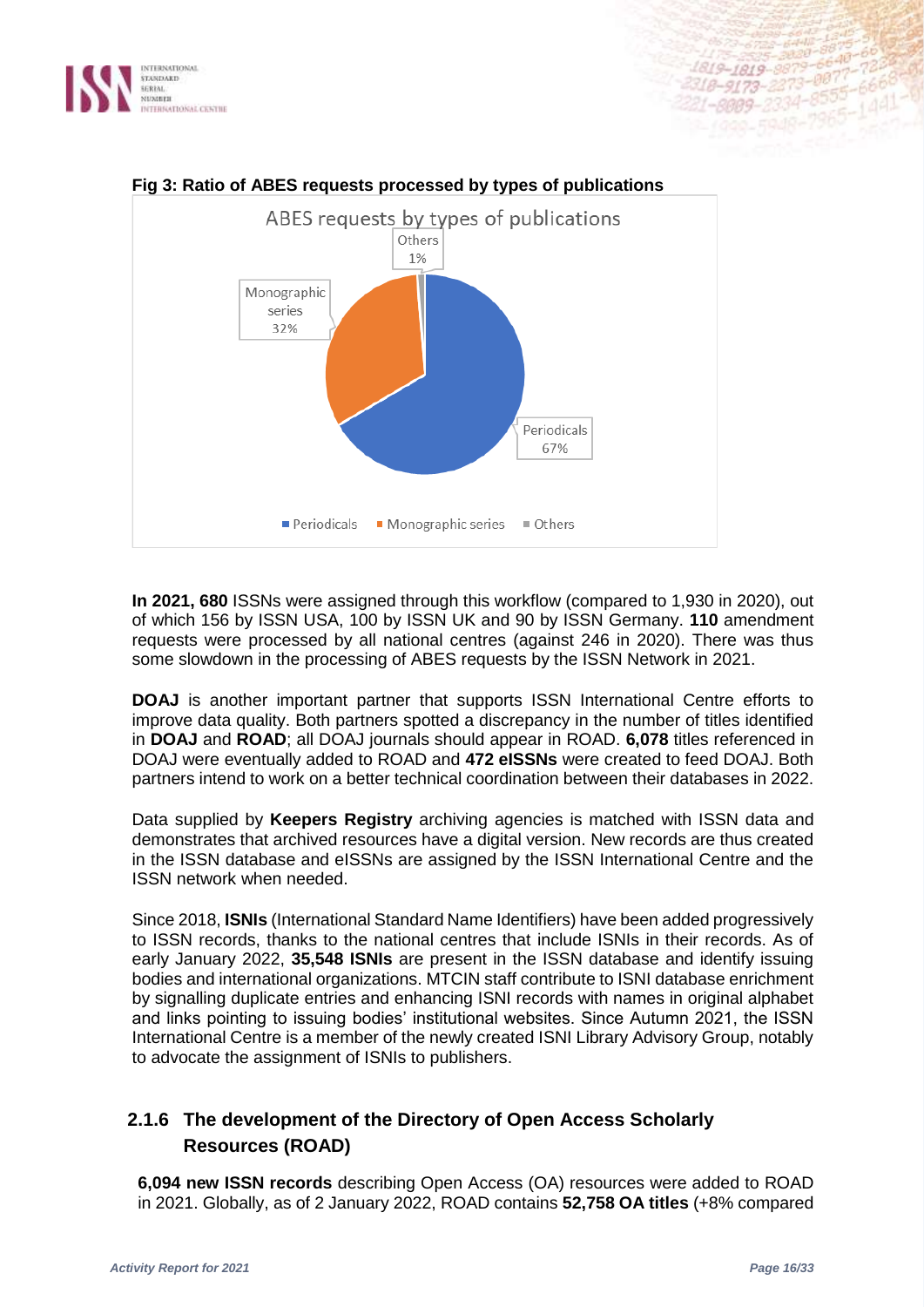

to 2020). There has been a significant increase in the number of journals, monographic series and blogs. Progress is good despite the definition of new inclusion criteria and a review of 3,368 publications that were not indexed by any partner database.



**Fig. 4 – Evolution of the number of resources in ROAD**

The **ranking per country** has changed significantly. If Indonesia is still in the lead with **13,405** resources, it is now followed by France, whose number of open access resources has increased considerably. Turkey ranks third and then come the United States, India, the United Kingdom and Iran, each with more than 2,000 resources. There has also been a significant increase in the number of OA Brazilian publications in ROAD. The top 12 countries together account for 73% of all open access titles in ROAD.

 $1010$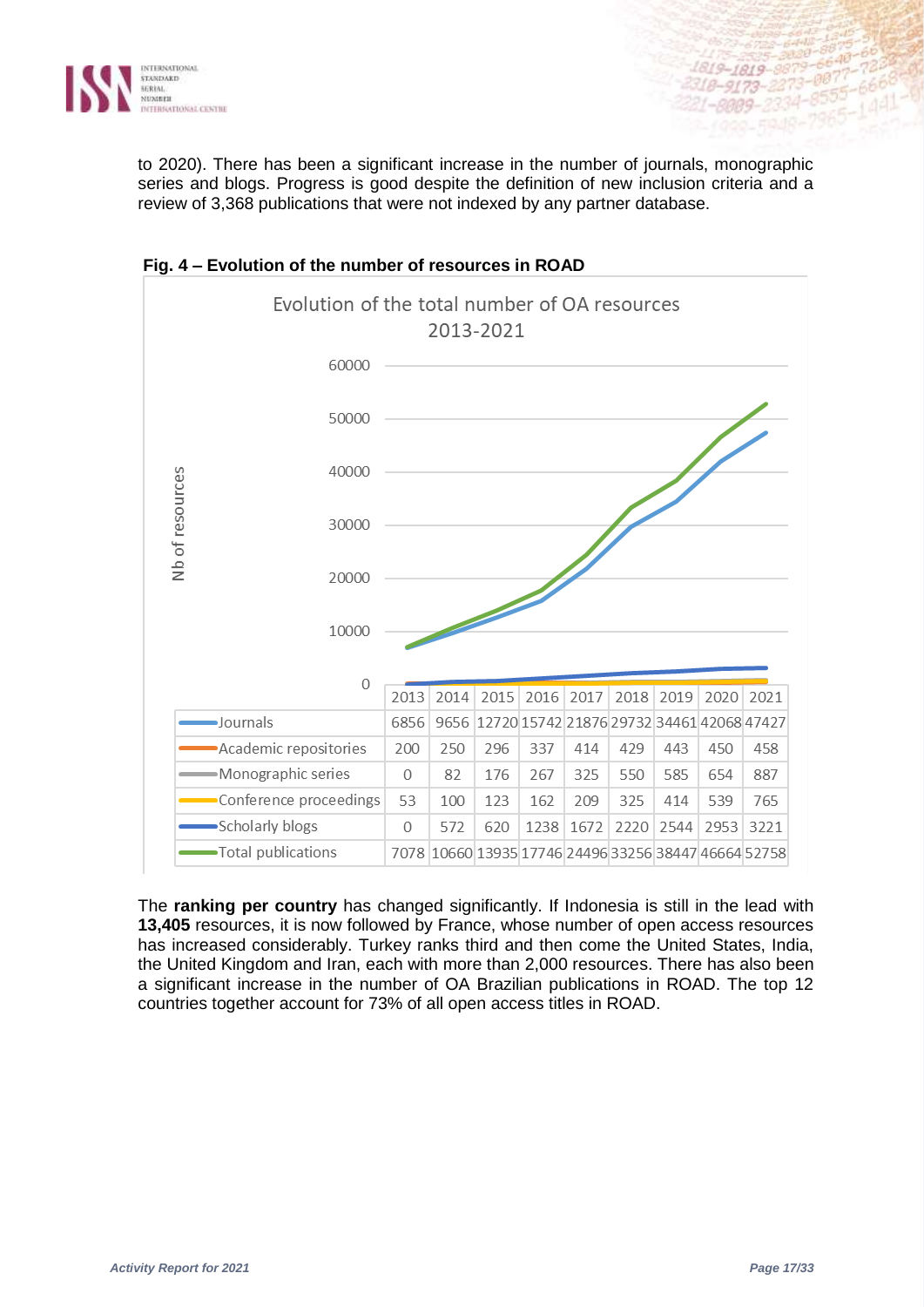



## **Fig. 5 - Top 12 participating countries (ISSN national centres)**

When checking how ROAD resources are indexed by other databases (see Fig.6), the following observations can be made:

- Nearly half of the OA titles have title-DOIs (30,237);
- only 20% of OA titles are being preserved and reported in The Keepers' Registry (10,609);
- 28% are indexed in the Directory of Open Access Journals  $(14,807)$ , + 6% compared to 2020;
- 29% are indexed by Scopus (7,709), + 16% compared to 2020;
- 17% (9,397) are indexed by both Crossref and Keepers Registry,
- 12% (6,260) are indexed by Crossref, Keepers Registry, and DOAJ.

ROAD is thus complementary with other services indexing OA resources.



#### **Fig.6 - ROAD resources indexed by other databases**

Open access resources only represent **16% of online publications** described in the ISSN Register. As a matter of fact, numerous online continuing resources remain unidentified by an ISSN, notably in Africa, the Middle East, and in Latin America. This lack of identification

6640

 $-8555 - 6668$ 

 $3555 - 1441$ 

t-8009-2334-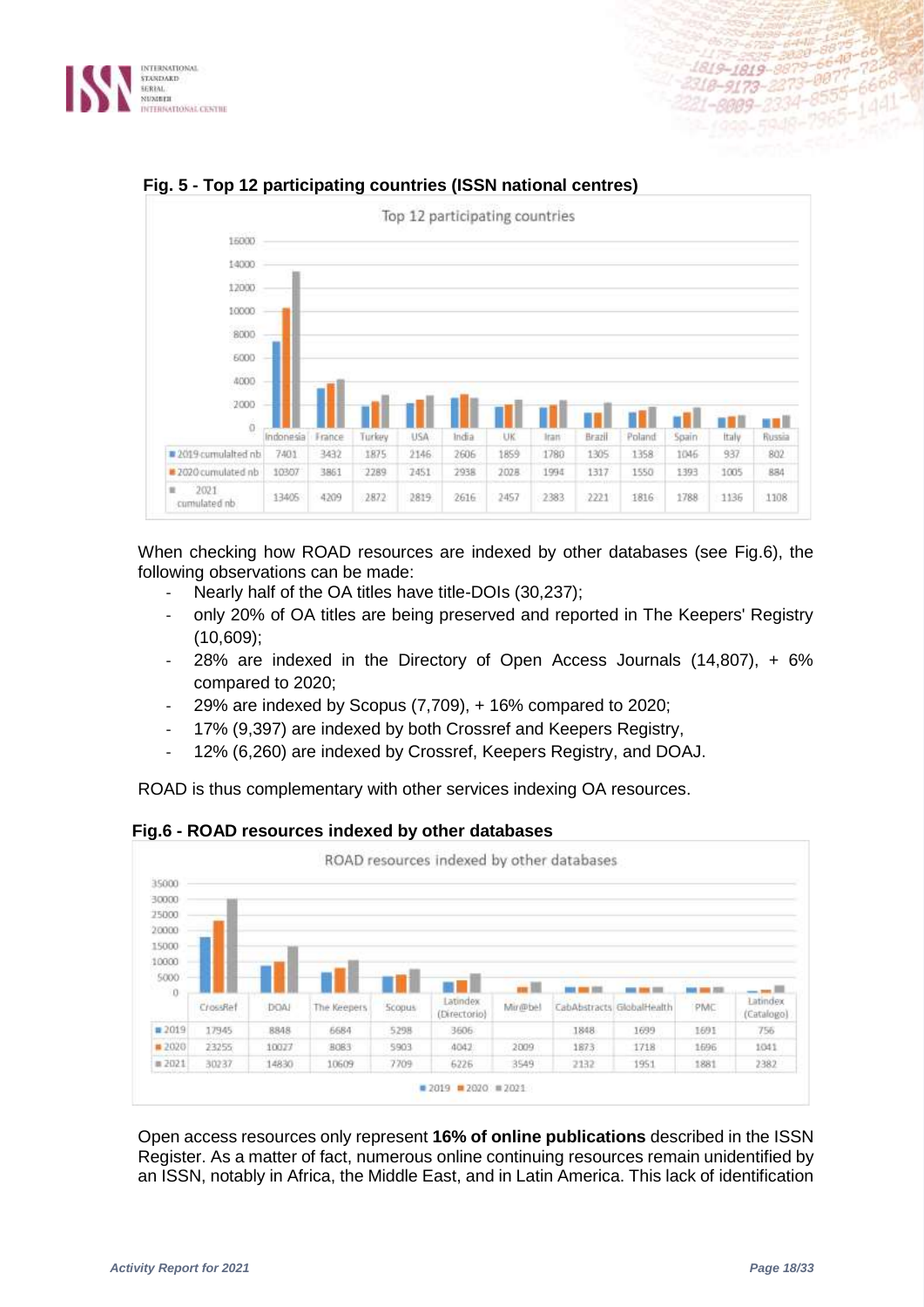

for online resources can be observed as well on regional open access platforms like African Journals Online with which contacts have been initiated.

#### **Re-assessing ROAD inclusion criteria**

The criteria for inclusion in the Directory of Open Access Scholarly Resources (ROAD) have been revised and approved by the ISSN Review Group in Summer 2021. They have been published in six languages on the ISSN International Centre institutional website: [https://www.issn.org/services/online-services/road-the-directory-of-open-access](https://www.issn.org/services/online-services/road-the-directory-of-open-access-scholarly-resources/)[scholarly-resources/](https://www.issn.org/services/online-services/road-the-directory-of-open-access-scholarly-resources/) and on the Portal FAQ:<https://portal.issn.org/faq10> .

ROAD indexing criteria were initially defined in 2013. In 2021, ROAD was found to encompass more resources than most similar databases. The ISSN Network may have been too quick in including journals in ROAD. It seemed an appropriate time to review ROAD criteria to make them less inclusive and more in line with current selection practices that aim at excluding questionable publications. The new ROAD criteria are much inspired by those used by DOAJ, Latindex and the Committee on Publication Ethics (COPE).

Based on these revised criteria, **3,368 ROAD resources** were reassessed and reviewed since they were not referenced in any other partner database. After careful assessment, **1,750 resources** were removed from ROAD in 2021, though of course they still appear in the ISSN Portal.

## **2.1.7 The development of Keepers Registry**

As of March 2022, 14 agencies share their preservation data with the ISSN International Centre on a regular basis. The Bibliothèque nationale de France, California Digital Library and Internet Archive joined the initiative in 2021. The British Library and the Swiss National Library withdrew from the project in 2019-2020 and updates are no longer made available to the service.

**76,258** titles are preserved by partner agencies and **20,231 titles** are archived by three agencies at least. More statistics can be found at [https://keepers.issn.org/stats.](https://keepers.issn.org/stats)

## **2.1.8 The development of TRANSFER**

As of March 2022, **98 receiving publishers** were registered in the ISSN Portal.

ISSN International Centre collaborates with NISO's Transfer Group to disseminate information about changes in publishers of journal titles. ISSN International Centre operates the Transfer Alerting Service (https//journaltransfer.issn.org) which publishes information about these changes free of charge. Information is made available via an RSS feed, a mailing list and an API.

**10 new publishers** joined Transfer in 2021 and were registered on the ISSN Portal, which they use to report title transfers. **116 title transfers** were reported by Transfer participating publishers. Wiley, Oxford University Press, and University of Chicago Press acquired 49, 15, and 11 titles, respectively. The Institution of Engineering and Technology transferred 37 titles.

Work was also undertaken to update the publisher contacts in close collaboration with the NISO Transfer Group. ISSN International Centre contributed to the update of the Transfer

1819-1819-8879-6640-723<br>318-9173-2273-0077-7256<br>318-9173-2220-8555-666

415-1819-2273-0077-1668<br>18-9173-2273-0077-6668<br>1-8009-2334-8555-1441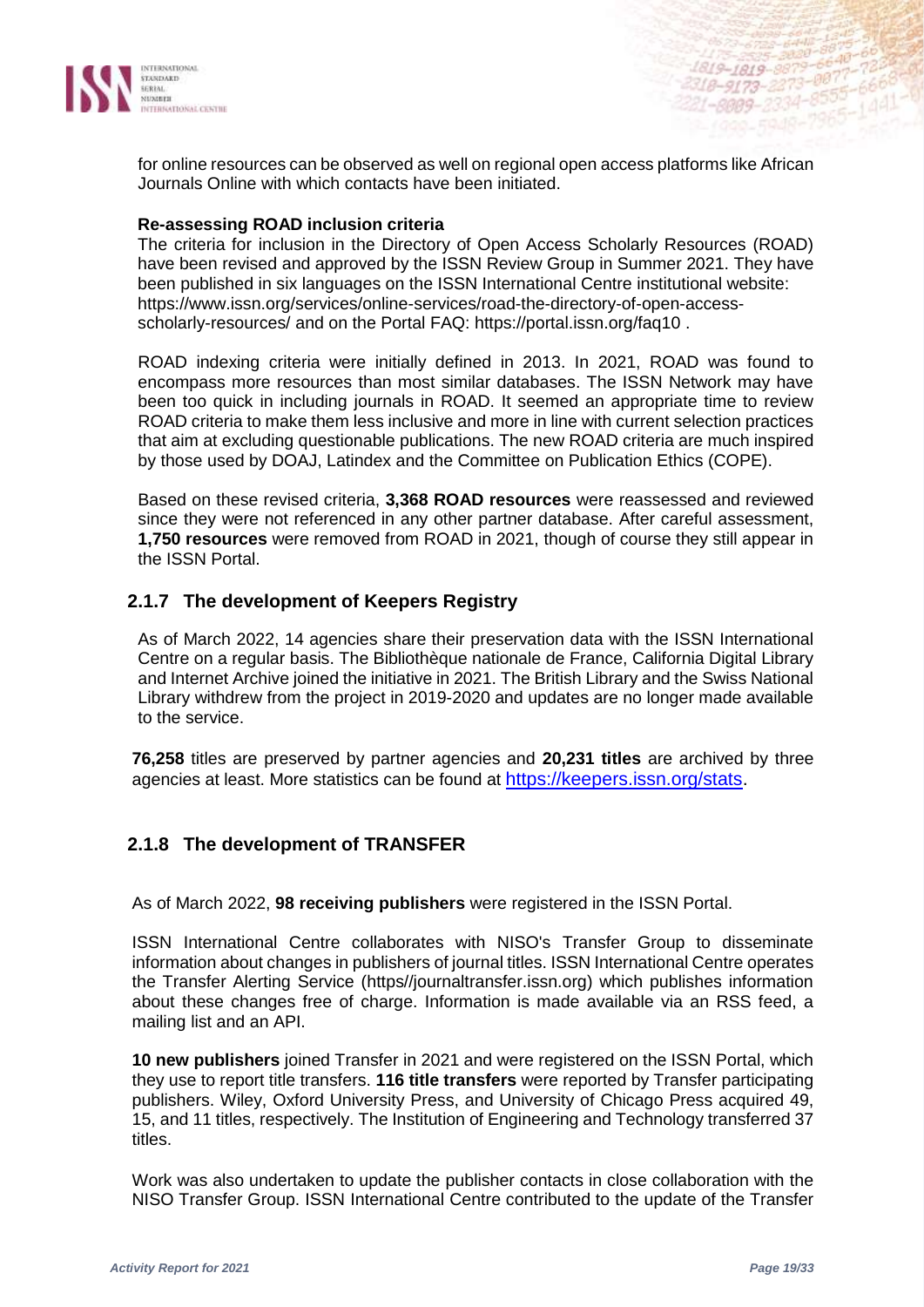

FAQ (https://www.niso.org/standards-committees/transfer/transfer-faq), notably by creating an explanatory (https://www.loom.com/share/e315909ff5a84698ab698d493f7de3b4).

## **2.2 Standardization and International Cooperation activities**

## **2.2.1 ISSN Review Group (ISSN RG)**

The ISSN Review Group met thirteen times in 2021.

- Among many different topics, the ISSN RG and ISSN liaisons have been working on:
	- the harmonization between RDA, ISBD and ISSN;
	- the review process, best practices and appropriate collaboration tools, and the reviews of the ISO standard 3297, the ISSN Manual, ISBD, and the IFLA Standards Procedure Manual;
	- the relationships between ISSN National Centres and multinational publishers (notably through the ongoing development of the Multinational Publisher Wiki);
	- the developments in linked data.

## **2.2.2 ISSN Manual**

The project to update the ISSN Manual was launched by the ISSN Review Group after the Directors' Meeting in New Delhi in 2019. The policy review and rewriting phase began in July 2020 and remains ongoing. The tool which will be used for the approval process, and for publication and ISSN network access, is a customized wiki built using Xwiki software. It is expected the final draft will be ready for approval at the end of 2022.

## **2.2.3 Activities in the framework of the International Standard Organisation**

The sixth edition of ISO 3297 standard was made available to the public in October 2020. A minor revision was voted in 2021 to introduce editorial amendments. The final vote will take place between March and May 2022.

## **2.2.4 International Federation of Library Associations (IFLA)**

At IFLA, the ISSN International Centre is represented in and works with various sections and working groups:

- the Advisory Committee on Standards,
- the Serials and Other Continuing Resources Section (SOCRS),
- the Standing Committee of the Cataloguing section,
- the ISBD Review Group,
- the Bibliographic Conceptual Models Review Group,
- the PRESSOO Review Group,
- the IFLA Standards Procedure Manual Revision Working Group,

- the Linked Data Technical Sub-Committee, which aims to support the publication of IFLA namespaces for the diffusion of IFLA bibliographic standards via the semantic web.

1819-1819-8879-6640<br>2318-9173-2273-0877-72<br>2318-9173-2273-8555-66

1-8009-2334-

 $-8555 - 666$ 

 $(44)$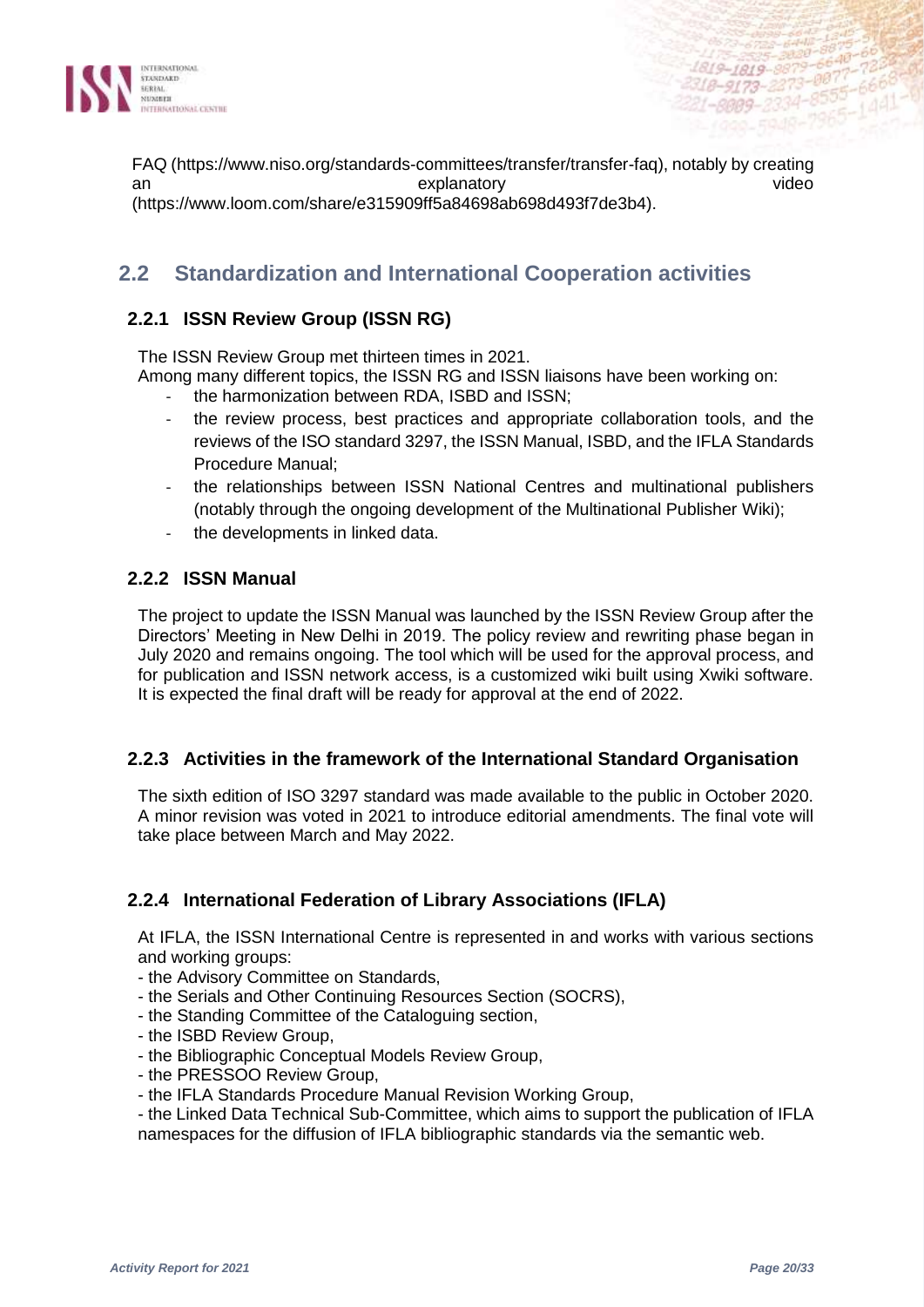

The annual World Library and Information Congress (WLIC) which was supposed to be held in Rotterdam, Netherlands, was held entirely online due to the global pandemic. A large amount of work on the projects listed in committee action plans were delayed.

The LRMoo Working Group together with the CIDOC CRM Special Interest Group (part of ICOM) replaced FRBRoo at the same time as harmonizing it with the CIDOC CRM, by mapping all entities, attributes and relationships in IFLA LRM to OO classes and properties. This streamlining is completed but still under review for approval. It was agreed that minor editorial work which will result for PRESSoo to align it with LRMoo should not prevent the PRESSoo namespace from being created as quickly as possible, though this work has also been put on hold.

Further to the work done by the "ISBD Editorial Group", launched in 2018 to work on the ISBD review, the ISSN International Centre contributed to the ISBD for Manifestation Task Force which held monthly online meetings in 2021. The work of this group has resulted in a first list of elements for "ISBD for Manifestation", which were presented at IFLA WLIC 2021.

## **2.2.5 RDA**

The beta version of the RDA toolkit that was launched in June 2018 in the 3R project became the official toolkit as of December 15, 2020. No major library which is a member of EURIG or the ISSN Network has yet made the switch from the original RDA Toolkit to the current one, due to the complexity of creating policy statements and application profiles, and updating training materials. The ISSN Manual will include equivalency tables of ISSN terms to RDA terms, however a ISSN RDA Toolkit Application Profile is not the priority for the time being.

The ISSN International Centre participates on the RDA-FR Continuing Resources Subcommittee developing France's adaptation of RDA that incorporates the LRM conceptual model.

Also under ongoing discussion at ISSN Review Group meetings are the possible conflicts in cataloguing practice caused by the RDA Toolkit's implementation of the "WEM lock" principle of the LRM model. Recommendations are being made in particular to ensure RDA options for a new description do not conflict with the ISSN Manual.

## **2.3 Department of Sales, Marketing and Communication (SMC)**

In 2021, SMC activities were focused on:

- The renewal of ISSN current subscriptions in order to maintain the International Centre ISSN turnover,
- Promoting and selling the ISSN API subscription which attracts new customers;
- Encourage new subscriptions to the ISSN Portal and services associated with ISSN Data,
- Communicate about ISSN services and the importance of the ISSN Network expansion.

1819-1819-8879

 $-0999 - 2334$ 

2318-9173-2273-0077

 $.8555$ 

 $144$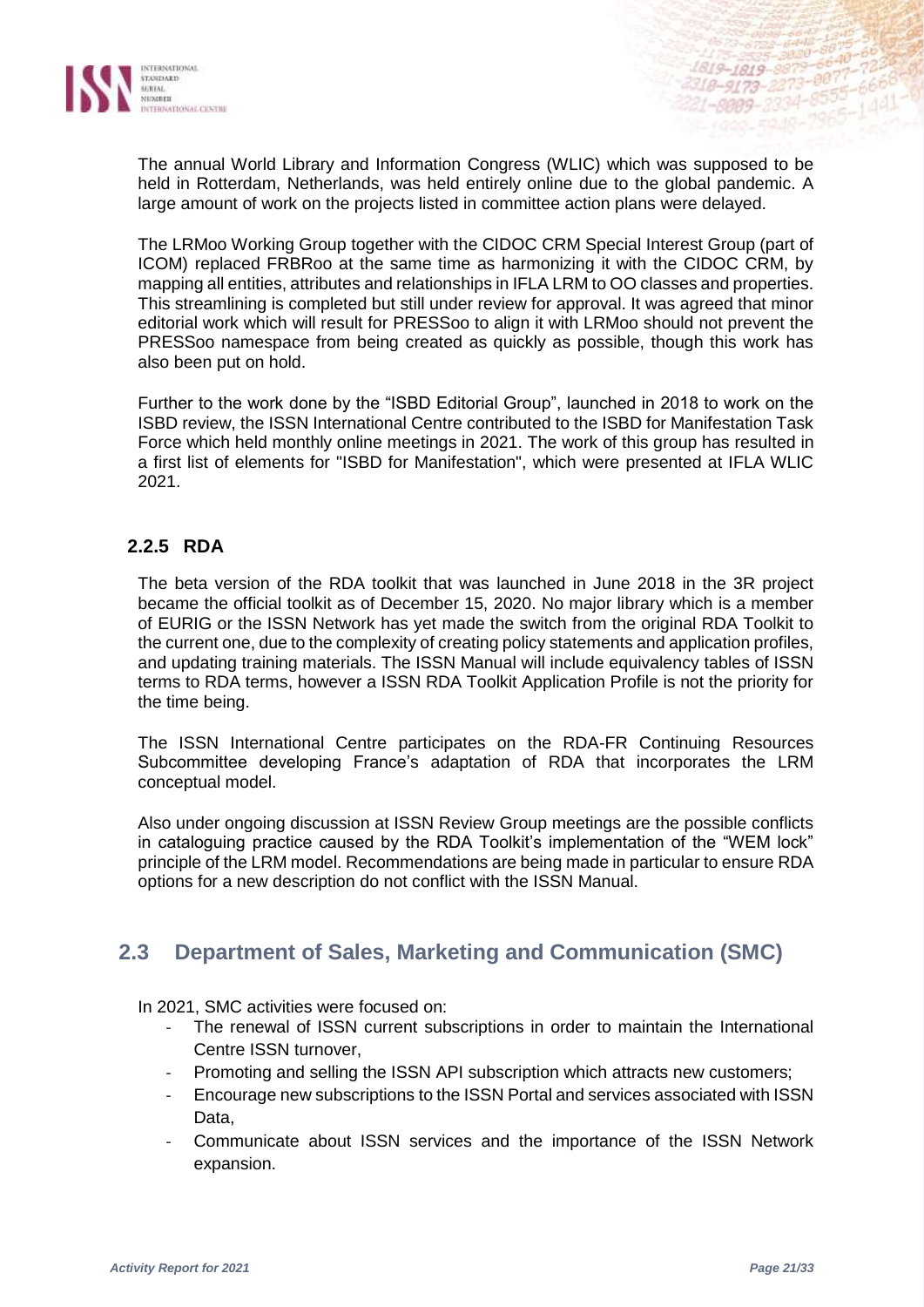



The sales turnover from ISSN subscriptions decreased by 0.2% in 2021 compared with 2020 turnover. The sales of ISSN credits increased by 9.86 %.

The main services invoiced remain the access to ISSN Portal (54,53 %) and the ISSN Data File (21,37 %). The distribution of the turnover slightly changed in 2021.

-The ISSN Portal turnover decreased slightly as a few customers did not renew their current subscriptions in 2021 due to budget restrictions;

- This was partially balanced by the acquisition of new customers for the ISSN and the ISSN API.

-The ISSN Data File turnover is stable compared with 2020 figures.

-In 2021, the OAI-PMH turnover decreased.

-Test accounts for the ISSN API were activated in 2021 and a few organizations eventually subscribed to this service.

## **2.3.2 Contributions from Member Countries**

Contributions paid represented 89% of the total budgeted amount, a lower collection rate than in 2020 (97%). However, the ISSN International Center has collected some overdue contributions. At the end of 2021, nine member countries had outstanding invoices and unpaid contributions.

#### **2.3.3 Communication and marketing activities**

Due to COVID-19 pandemic issues during the year 2021, all exhibitions and conferences the ISSN International Centre planned to attend were either cancelled or carried out remotely. The ISSN International Centre participated in various online conferences, delivered several distant presentations and supported virtual conferences as sponsor and partners.

Each year, the ISSN International Centre defines its communication plan and the 2021 communication plan focused on:

- ISSN services: ISSN Portal, API, OAI-PMH, subscription to the ISSN Portal;
- Issuing press releases for the creation of three ISSN National Centres, and the Springer Nature project;
- Various ISSN news published through social networks, the ISSN institutional website, the ISSN Portal;
- Redesigning our communication materials;
- The ISSN Network and its major role in identifying continuing resources; our aim is to encourage national libraries, publishers' associations, scientific and research institutes in targeted countries to set up an ISSN National Centre.

Below is a list of actions taken regarding communication as well as links to information content created by the ISSN International Centre.

 $-8875 - 66$ 

2555-6801-

1819-1819-8879-6640-723<br>2318-9173-2273-0077-7266<br>2318-9173-2223-8555-666

als-1819-8873-0877-78668<br>18-9173-2273-0877-6668<br>1-8009-2334-8555-1441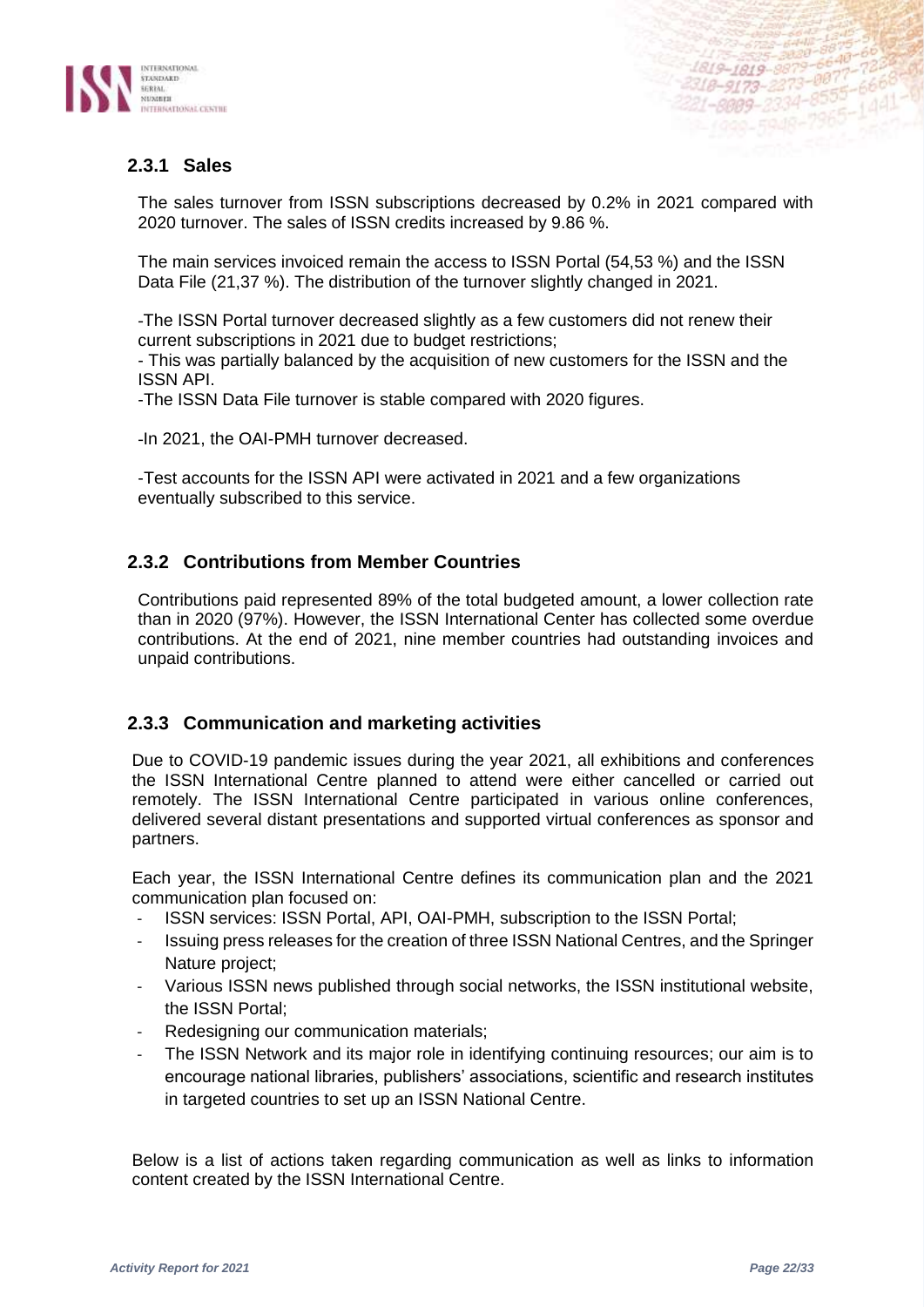

#### **Promotion of ISSN services**

The ISSN International Centre promotes regularly its ISSN services and projects. Below a list of the main ads issued:

- UKSG ENews issue 526, March 2021: <https://www.uksg.org/civicrm/mailing/view?reset=1&id=526>
- the Suppliers' Directory of Research Information, issue April/May2021 (page 29) [https://content.yudu.com/web/tzly/0A445j2/RIapr21/html/index.html?page=30&origin=](https://content.yudu.com/web/tzly/0A445j2/RIapr21/html/index.html?page=30&origin=reader) [reader](https://content.yudu.com/web/tzly/0A445j2/RIapr21/html/index.html?page=30&origin=reader)
- Research Information, issue June/July 2021 (page 2), a product spotlight (page 7), a suppliers' directory (page 33), ISSN services (page 35): [http://email.europascience.com/files/amf\\_europa\\_science/project\\_26/RIjun21\\_web.pd](http://email.europascience.com/files/amf_europa_science/project_26/RIjun21_web.pdf) [f](http://email.europascience.com/files/amf_europa_science/project_26/RIjun21_web.pdf)
- DOAJ published an insert about the collaboration between DOAJ and ISSN and promotes ISSN services (March 2021): [https://blog.doaj.org/2021/03/10/all-about-the](https://blog.doaj.org/2021/03/10/all-about-the-issn-portal/)[issn-portal/](https://blog.doaj.org/2021/03/10/all-about-the-issn-portal/)
- Latindex published a Facebook article (March 2021): [https://www.facebook.com/notes/latindex/the-keepers-registry-is-now-available-on](https://www.facebook.com/notes/latindex/the-keepers-registry-is-now-available-on-the-issn-portal-httpsportalissnorg/1041489816222742/)[the-issn-portal-httpsportalissnorg/1041489816222742/](https://www.facebook.com/notes/latindex/the-keepers-registry-is-now-available-on-the-issn-portal-httpsportalissnorg/1041489816222742/)
- NISO published an article on its website (March 2021): [https://niso.org/niso](https://niso.org/niso-io/2020/03/keepers-registry-now-available-issn-portal)[io/2020/03/keepers-registry-now-available-issn-portal](https://niso.org/niso-io/2020/03/keepers-registry-now-available-issn-portal)
- Latindex published the ad re ISSN services (March 2021): [https://m.facebook.com/story.php?story\\_fbid=1333313870373667&id=179602442411](https://m.facebook.com/story.php?story_fbid=1333313870373667&id=179602442411488) [488](https://m.facebook.com/story.php?story_fbid=1333313870373667&id=179602442411488) and<https://www.facebook.com/Latindex.org/posts/1341031362935251>
- Against the Grain published the ad about ISSN services (April 2021, page 15): <https://www.charleston-hub.com/2021/05/v332-april-2021-full-issue/>
- **Press releases on ISSN New National Centres and Springer Nature**

The ISSN International Centre issued a press release to announce the creation of ISSN National Centres in Austria, Ukraine and Peru. Below is the list of sites for this press release:

- UKSG, March 2021: [https://www.uksg.org/newsletter/uksg-enews-488/ukraine](https://www.uksg.org/newsletter/uksg-enews-488/ukraine-becomes-newest-member-issn-network)[becomes-newest-member-issn-network](https://www.uksg.org/newsletter/uksg-enews-488/ukraine-becomes-newest-member-issn-network)
- NISO, March 2021: [https://niso.org/niso-io/2021/03/ukraine-newest-member-issn](https://niso.org/niso-io/2021/03/ukraine-newest-member-issn-network)[network](https://niso.org/niso-io/2021/03/ukraine-newest-member-issn-network)
- Information Today, March 21: [http://newsbreaks.infotoday.com/Digest/ISSN-Adds-](http://newsbreaks.infotoday.com/Digest/ISSN-Adds-New-National-Centre-for-Ukraine-145807.asp)[New-National-Centre-for-Ukraine-145807.asp](http://newsbreaks.infotoday.com/Digest/ISSN-Adds-New-National-Centre-for-Ukraine-145807.asp)
- DPC, March 21:<https://www.dpconline.org/news/ukraine-newest-member-issn>
- Research Information, end of March 21: <https://www.researchinformation.info/news/expansion-issn-network>
- UKSG, April 2021: [https://www.uksg.org/newsletter/uksg-enews-489/second-issn](https://www.uksg.org/newsletter/uksg-enews-489/second-issn-national-centre-and-iso-3297-registration-agency-launch-2021)[national-centre-and-iso-3297-registration-agency-launch-2021](https://www.uksg.org/newsletter/uksg-enews-489/second-issn-national-centre-and-iso-3297-registration-agency-launch-2021) and <https://www.uksg.org/civicrm/mailing/view?reset=1&id=549>
- Research Information, August 2021: [https://www.researchinformation.info/news/new](https://www.researchinformation.info/news/new-issn-international-centre-peru)[issn-international-centre-peru](https://www.researchinformation.info/news/new-issn-international-centre-peru)

4819-1819-8879-6648-66 1819-1819-8879-6640-00337<br>-1819-1819-8879-6647-7838<br>-2318-9173-2273-0077-6668

1819–1819–8879–8877–78<br>318–9173–2273–8877–6668<br>21–8009–2334–8555–1441

**18-9173-2273-8655-6666**<br>1-8009-2334-8555-6666<br>-1999-5948-7965-1441-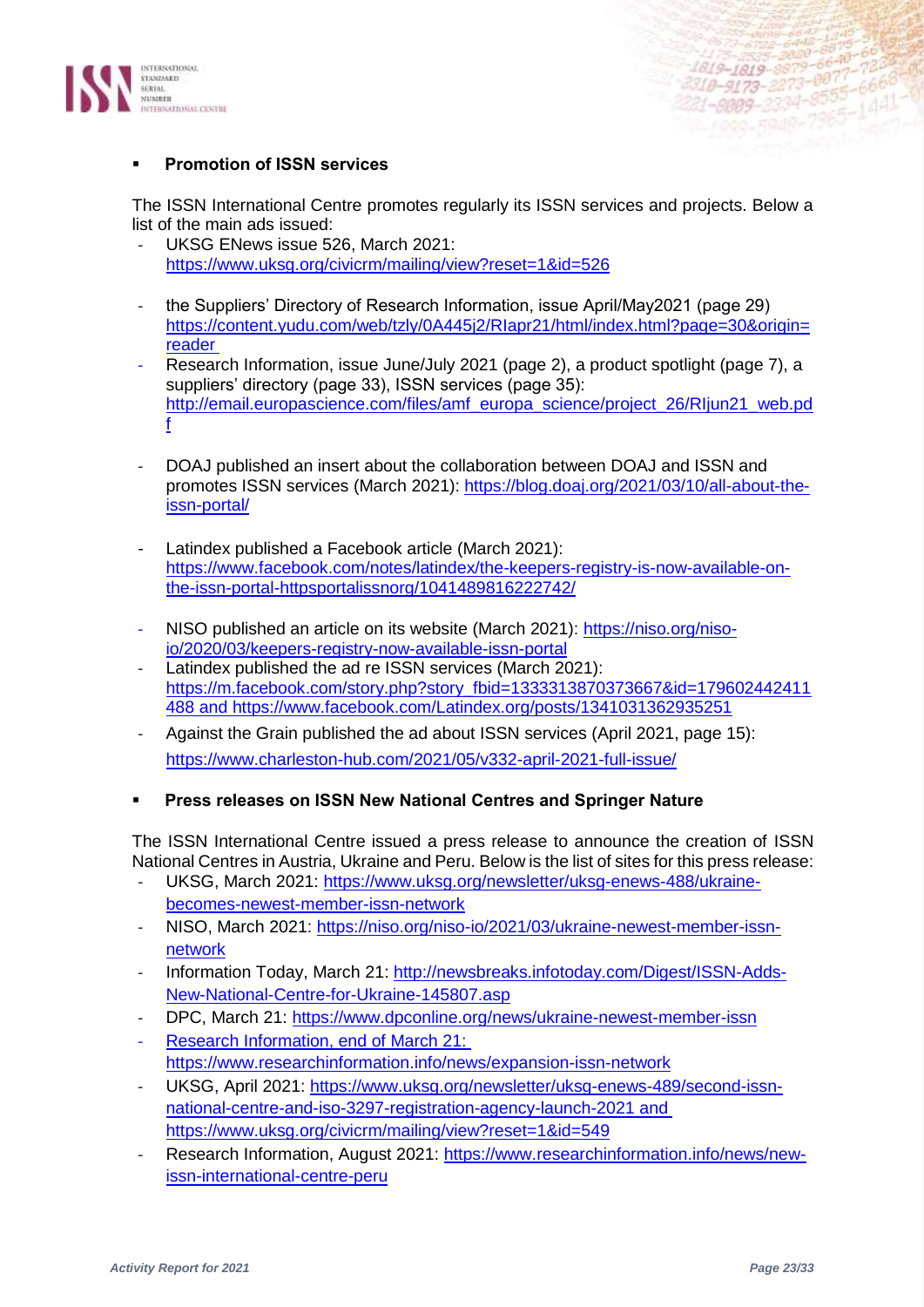

- NISO, August 2021: [https://www.niso.org/niso-io/2021/08/new-issn-national-centre](https://www.niso.org/niso-io/2021/08/new-issn-national-centre-opens-peru)[opens-peru](https://www.niso.org/niso-io/2021/08/new-issn-national-centre-opens-peru)
- UKSG, August 2021: [https://www.uksg.org/newsletter/uksg-enews-497/opening-new](https://www.uksg.org/newsletter/uksg-enews-497/opening-new-issn-national-centre-peru)[issn-national-centre-peru](https://www.uksg.org/newsletter/uksg-enews-497/opening-new-issn-national-centre-peru)

The ISSN International Centre issued a press release on the cooperation between Springer Nature and the ISSN International Centre. This press release was displayed through different media channels:

- Information Today, July 2021: <http://newsbreaks.infotoday.com/wndreader.asp?ArticleID=147846&view=all>
- Charleston Hub, July 2021: [https://www.charleston-hub.com/2021/07/springer-nature](https://www.charleston-hub.com/2021/07/springer-nature-completes-pilot-for-streamlined-issn-workflow-plus-more-atg-news-announcements/)[completes-pilot-for-streamlined-issn-workflow-plus-more-atg-news-announcements/](https://www.charleston-hub.com/2021/07/springer-nature-completes-pilot-for-streamlined-issn-workflow-plus-more-atg-news-announcements/) UKSG E-News, issue 495, July 2021:
- <https://www.uksg.org/civicrm/mailing/view?reset=1&id=599> UKSG website, July 2021: [https://www.uksg.org/newsletter/uksg-enews-495/issn-](https://www.uksg.org/newsletter/uksg-enews-495/issn-centre-and-springer-complete-new-centralized-process-new-issns)
- [centre-and-springer-complete-new-centralized-process-new-issns](https://www.uksg.org/newsletter/uksg-enews-495/issn-centre-and-springer-complete-new-centralized-process-new-issns) - NISO website, July 2021: [https://www.niso.org/niso-io/2021/07/issn-international-](https://www.niso.org/niso-io/2021/07/issn-international-centre-completes-pilot-springer-nature)
- [centre-completes-pilot-springer-nature](https://www.niso.org/niso-io/2021/07/issn-international-centre-completes-pilot-springer-nature) Latindex Facebook Page, July 2021: [https://www.facebook.com/ISSNInternationalCentre/photos/pb.452192671499526.-](https://www.facebook.com/ISSNInternationalCentre/photos/pb.452192671499526.-2207520000../4429561407095946/?type=3&theater) [2207520000../4429561407095946/?type=3&theater](https://www.facebook.com/ISSNInternationalCentre/photos/pb.452192671499526.-2207520000../4429561407095946/?type=3&theater)
- EchosDoc, July 2021: http://www.echosdoc.net/2021/07/centralisation-desdemandes-issn-pour-springer/
- **News published on the ISSN institutional website and through social media**

#### - **Institutional website**

**27 news articles** were published on [www.issn.org](http://www.issn.org/) in 2021. All news were translated in six languages.

#### - **Social media**

The ISSN Facebook page (https://fr-fr.facebook.com/ISSNInternationalCentre) reached **2,939** likes in March 2022 (**2,771** likes in February 2021, **2,505** likes in February 2020) and **3**,**180** followers in March 2022 (**3**,**012** followers in February 2021, **2,669** followers in February 2020). The ISSN Facebook page is regularly updated with news, photos, and videos from the ISSN Network.

- The Slideshare page (https://www.slideshare.net/ISSNIC40) is also regularly updated with ISSN International Centre and ISSN Network presentations. There are currently **46** presentations published.
- As of March 2022, the ISSN International Centre Twitter account [\(https://twitter.com/issn\\_ic\)](https://twitter.com/issn_ic) had approximately **1,223** subscribers (**973** subscribers in February 21, **906** in October 2020; **790** in February 2020). The ISSN International Centre Twitter account gets 16-24 new subscribers per month. **149 tweets** were issued by the ISSN International Centre in 2020 and each one was seen an average of 966 times, i.e. **144,000 impressions**.
- [https://fr.linkedin.com/company/issn-international-centre:](https://fr.linkedin.com/company/issn-international-centre) an institutional LinkedIn page was created in October 2021. As of March 2022, this account has **209 connections**.

6640

1819-1819-8879-6640-723<br>2318-9173-2273-0077-7266<br>2318-9173-2223-8555-666

als-1819-8873-0077-7866<br>18-9173-2273-0077-6668<br>1-8009-2334-8555-1441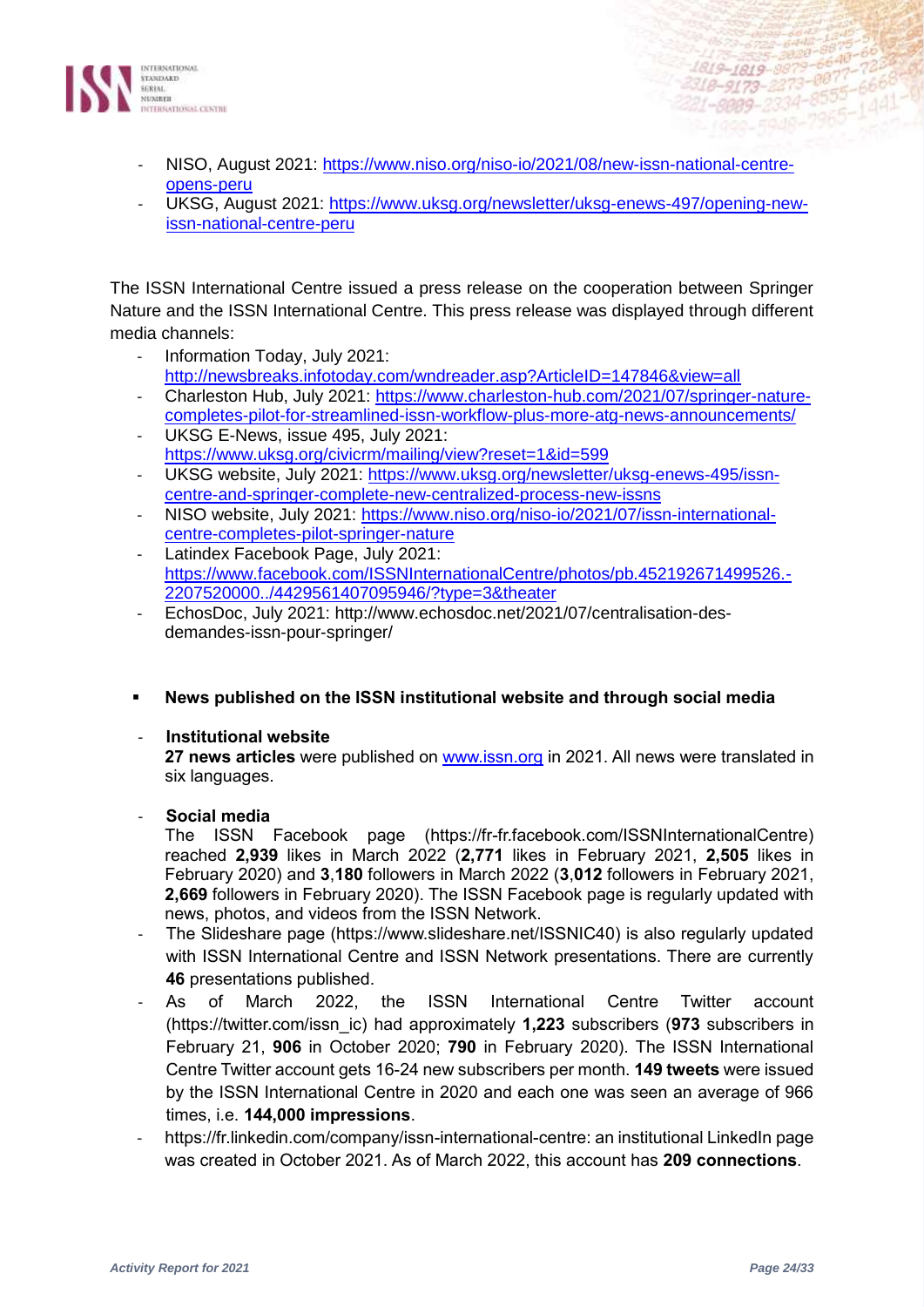

All press releases in various languages, ads, new brochures, ISSN National Centres logos are available through the ISSN institutional website "ISSN Community": [www.issn.org](http://www.issn.org/)

#### **The ISSN Newsletter**

- The ISSN Newsletter is edited by the department of Metadata and Technical Coordination of the ISSN Network. It consists of a press review about the topics relevant to the ISSN community and partners. A new design of the ISSN Newsletter was implemented for its 100th issue in September 2021.
- As of late February 2022, the newsletter had about 13,183 subscribers compared to 10,301 in January 2021 and 9,000 subscribers in January 2020. Approximately 240 new subscribers were registered monthly in 2021 compared to 100 to 120 new subscribers in 2020.

#### ▪ **Redesigning our communication materials**

In 2021, the ISSN International Centre worked on a new design for some of its communication materials.

- A new slide master was created for our PowerPoint presentations. Various designs were created and aligned with our different products.
- All commercial materials were redesigned by product.
- The SMC department contributed to the design of a logo for project JASPER.
- The SMC department added the text "Keepers Registry" to the Keepers Registry logo so people can better identify the service.

#### ▪ **The ISSN Network and its major role in identifying continuing resources**

The three new National Centres issued testimonials on the benefits of opening a National Centre in their countries. A specific insert was published by Research Information in October 2021 and Against the Grain in November 2021 during the 2021 Charleston Conference.

#### **Participation in professional events**

Because of the ongoing pandemic, most "in person" events and exhibitions were cancelled and replaced by online exhibitions. The ISSN International Centre participated in two distant exhibitions during the year 2021:

- UKSG, 12-14 April 2021 The ISSN International Centre participated and sponsored this event.
- IFLA WLIC 2021, 17-19 August 2021 [\(https://www.ifla-wlic2021.com/\)](https://www.ifla-wlic2021.com/): the ISSN International Centre participated in this event as "premium exhibitor" and the ISSN International Centre page was available publicly one week before the event. As premium exhibitor, the ISSN International Centre could post a 3-minute video about the ISSN Network directly on its exhibitor page. The video is now available online at <https://vimeo.com/588852349> and subtitles are available in the six United Nations official languages.
- CISPC 2021: The ISSN International Centre participated and sponsored this event organized by Research Information journal..

1819-1819-8879

 $1 - 8999 - 2334$ 

2318-9173-2273-0077-

 $-007$ 

 $(44)$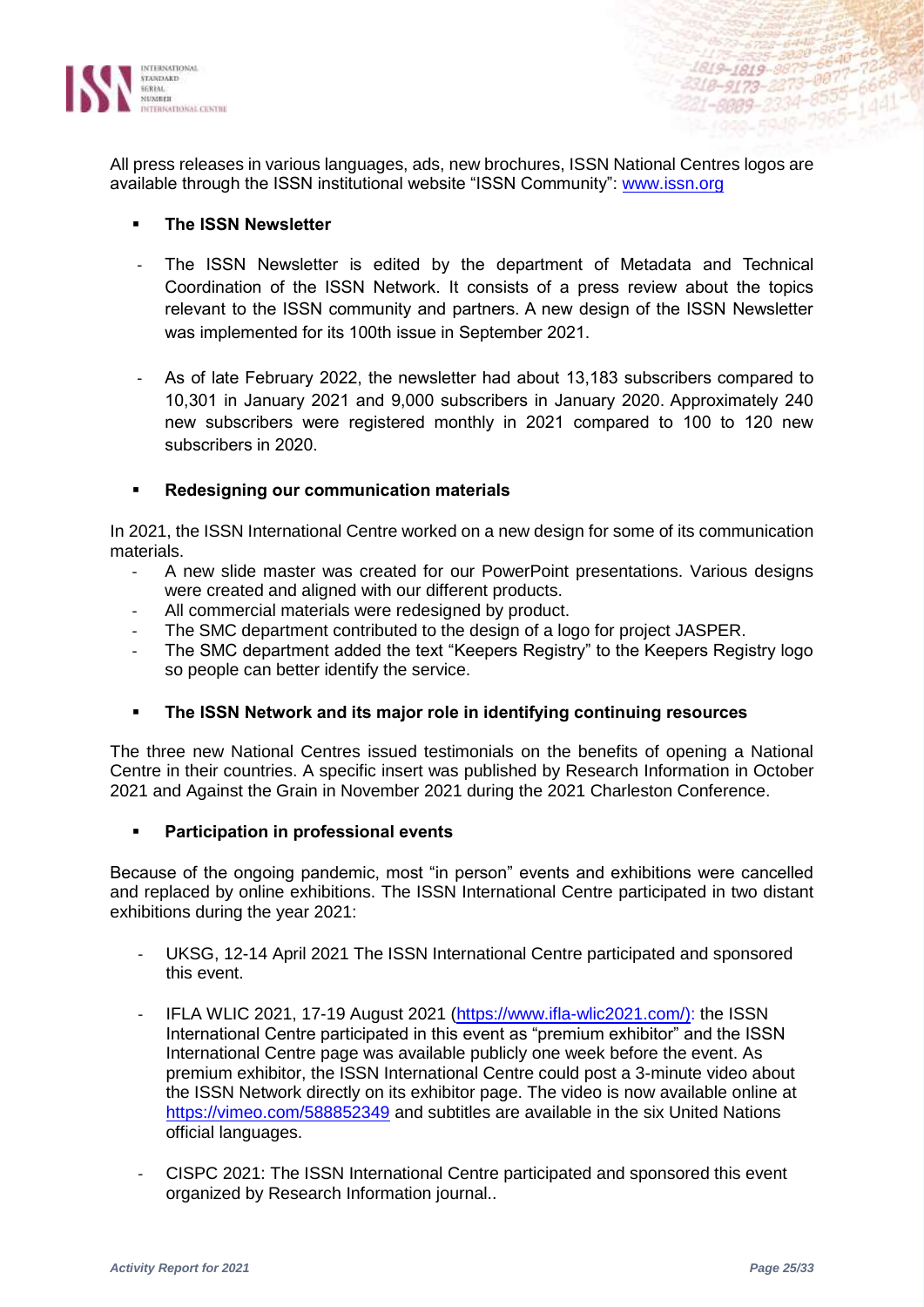

FORCE11: The ISSN International Centre gave a presentation during this online event (7-9 December 2021) and was also a platinum sponsor. Information is available here: [https://www.force11.org/meetings/force2021/force2021-sponsorship.](https://www.force11.org/meetings/force2021/force2021-sponsorship) The promotional video was made available on FORCE 11 website.

## **2.4 Information Systems Department (IS)**

In 2021, the IS Department continued to provide its technical services to ISSN International Centre staff, the ISSN Network and external customers and partners such as providing regular data exports. The IS Department also took charge of several "ISSN Premium" activities over the year to check and update external partners' ISSN/Title lists.

## **2.4.1 Technical support to the ISSN International Centre**

The cooperation with the Normaprint company, in charge of the monitoring and management of the local computer system infrastructure at the ISSN International Centre, continues since 2016. The main improvements introduced on top of regular maintenance were to set up a new server in order to ensure that teleworking offers the same conditions as the physical office framework and to improve security.

At the request of the IS department, Normaprint designed and set up an external framework of dedicated servers, hosted by OVH company. This infrastructure allows the ISSN International Centre to fully control a range of virtual servers which are automatically backed up. They are used for the safe hosting and management of our major professional applications, i.e. the ISSN Portal and the metadata production tool ISSN+. It will also be used, as a next step, for the other applications and web services made accessible to the external world and our user community. Our objective is to rationalize the hosting and management of these different applications.

#### **2.4.2 Maintenance and updating of the ISSN Portal**

At the beginning of July 2021, the IS department started to manage the hosting aspects of the ISSN Portal server directly, as well as the daily administration of the application. The application provider Progilone, now taken over by TECH'advantage, manages code maintenance. A thorough analysis of the code of the application was performed by the IS department and a technical documentation project was launched in cooperation with TECH'advantage in order to obtain a better shared knowledge of the different modules developed or customized by them.

Statistics regarding the usage of the ISSN Portal can be found in the annex.

#### *Managing the transition to the new ISSN Portal API and to the OAI-PMH service*

The IS department has regularly cooperated with the SMC department in order to help ISSN Portal users and customers wishing to use the ISSN Portal API or the new OAI-PMH service. In particular, several management issues were detected in the API design and corrections were introduced.

 $-8875 - 66$ 

 $7965 - 1441$ 

1819-1819-8879-6640-723

18-9173-2273-0877-72-0<br>18-9173-2273-0877-6668<br>1-8009-2334-8555-1441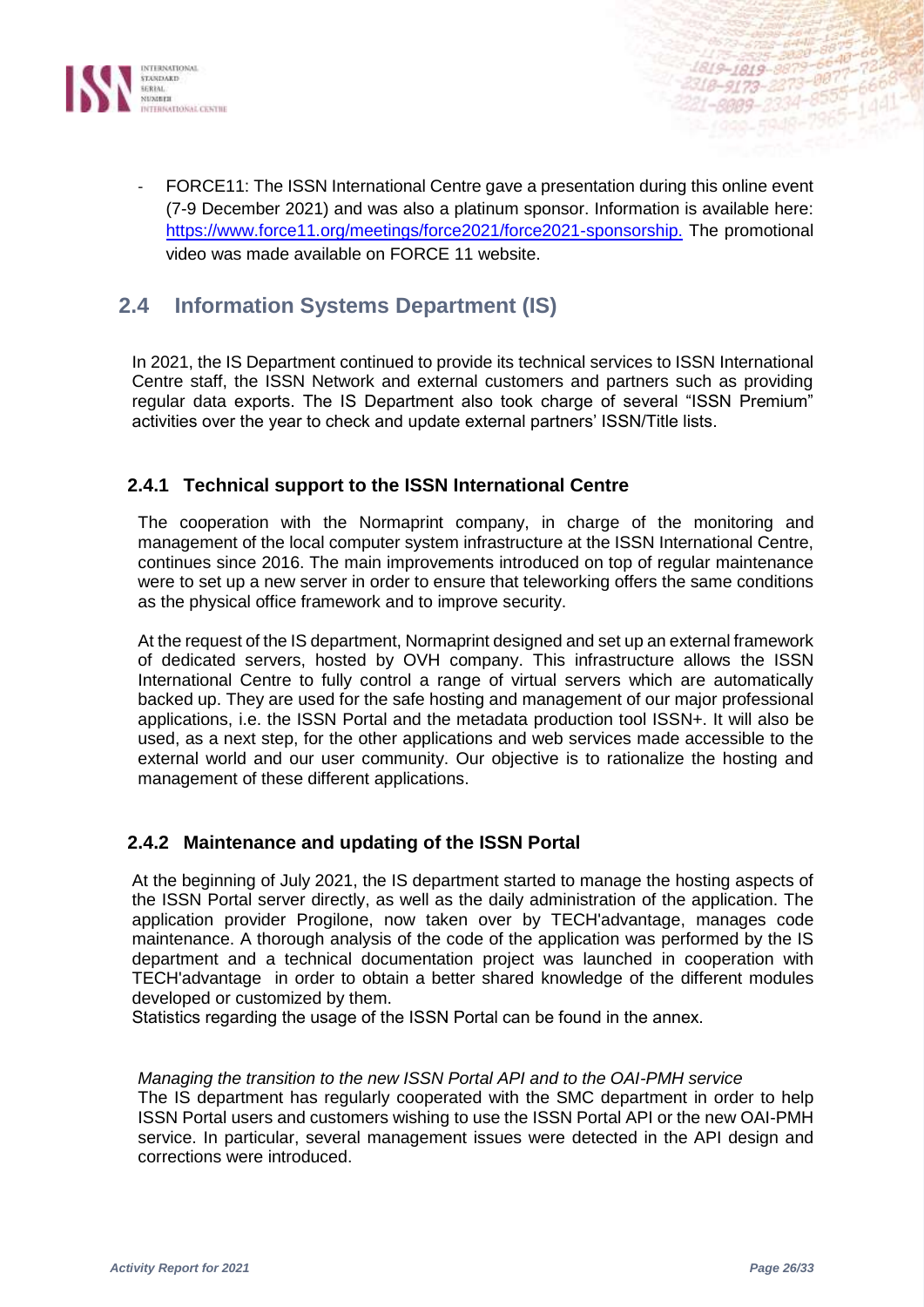

#### *Updating the Keepers Registry*

The Keepers service is a stable part of the ISSN Portal. The different data updating streams corresponding to the participating agencies as well as the overarching ingesting and checking process were fully automated over the course of 2021.

The statistics page has been significantly enhanced and automated and now offers a "coverage overlap chart" which helps with the assessment of intersections between the title holdings of the different archiving agencies.

#### *Cooperation with ABES re ROAD data*

The French higher education bibliographic agency ABES had expressed an interest in the ROAD dataset for their BACON database that provides access to metadata for the management of online resources. So the IS department developed a KBART-compatible version of the ROAD dataset of MARC records which is made available on the BACON site through a daily updating process and can be reused freely.

## **2.4.3 Deployment of IT tools**

#### ▪ **A multi-purpose WIKI**

The ISSN International Centre has been using the XWIKI software for a number of years in order to manage IT technical documentation. With the support of Normaprint, the software was upgraded in 2021 and made accessible to the external world. It is being used for the management of the multilingual help pages for ISSN+.

#### ▪ **Identification of multinational publishers registered within the ISSN database**

A dedicated application has been developed to handle the identification of multinational publishers with National Centres and to distribute the management of their publications within the ISSN Network. The application has been customized to take into consideration various user requirements. This is a first step towards the management of "authority entries" for publishers, identified through ISNI, so as to add new "authority control" features to ISSN+.

In this framework, a script was created for the generation of ISNI assignment requests sent to the ISNI server, in order to gain a better understanding of the potential process.

#### ▪ **Management of various linguistic editions of the ISSN Manual**

The IS department has implemented various linguistic versions of the ISSN Manual currently under revision. The ISSN Manual will be linked to the user documentation for ISSN+.

#### **2.4.4 Development of ISSN+**

ISSN+ has been a major activity for the IS department in 2021.

As was already the case in the later part of 2020, two developers from Anybox continued their work on ISSN+. The Head of the IS department is the project owner and as such defines and plans the "user stories" based on the initial specifications document which are regularly fed to

 $-8875 - 66$ 

8555-1441

1819-1819-8879-6640-723<br>318-9173-2273-0077-7256<br>318-9173-2220-8555-666

43-1819-2273-0077-1668<br>10-9173-2273-0077-6668<br>1-8009-2334-8555-1441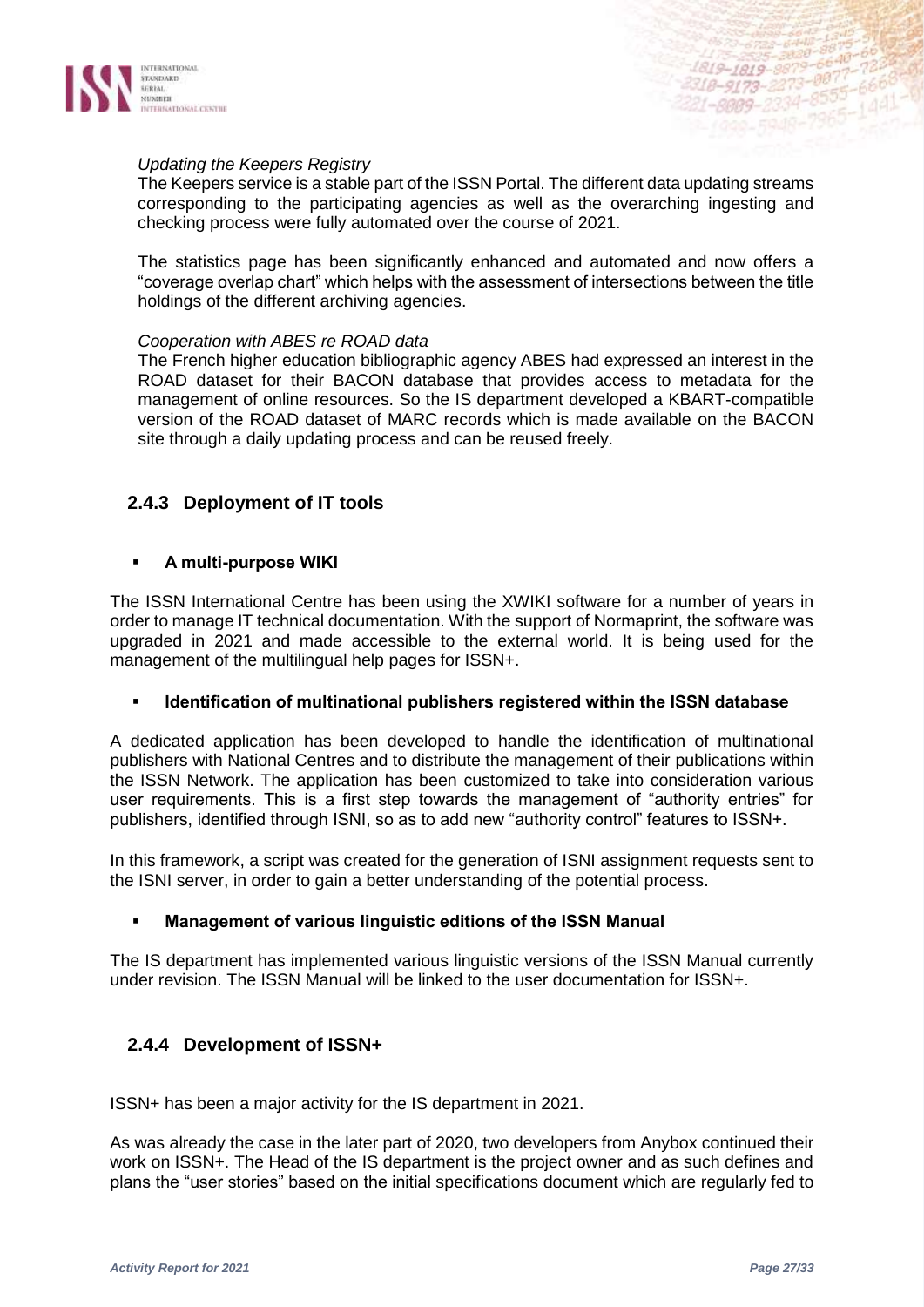

the developing team. The IS section has also been supported by with Six et Dix company and L'informatique communicante company that help monitor the project.

The following major functionalities were developed and added to ISSN+ in 2021 on top of numerous bug corrections and minor improvements:

- Automated management of ISSN-L linking pISSN and eISSN,
- Export of ISSN / ISSN-L matching table for external users,
- Management of ISSN cancellations and suppressions for the ISSN Network only,
- Script for the management of automated reverse links between ISSN records,
- Management of the List of Title Word Abbreviations based on the ISO 4 standard,
- Internationalization of the tool through automated translations based on test outsourced APIs, e.g. GoogleTraduction and DeepL,
- Record duplication and linking, e.g. print record reused as a basis for the creation of a linked record corresponding to an online edition,
- Management of ISSN centre code and publication country code that can be changed by the ISSN International Centre when necessary,
- Management and archiving of successive versions of ISSN records including faulty records that need amendments.

Furthermore, the following modules were substantially improved:

- The Marc 21 data model was upgraded to fully implement validation rules to check the structure of ISSN records,
- Improvements of the title index browse functionality, in particular to retrieve the records corresponding to multiple selected entries,
- User authentication (in a web application, the issue of a proper monitoring of users once they are logged in through a given session is crucial)

A security audit was performed by L'Informatique Communicante company following which a number of security issues were corrected in the code.

A test period was organized in April 2021 with the contributions of a number of ISSN National Centres leading to a few bugs being fixed.

The ISSN+ application was transferred from the AWS framework managed by Anybox to virtual servers set up on OVH as the hosting platform of major ISSN International Centre applications. Similarly, the platform hosting the code was moved from the Anybox framework to the Gitlab managed by the ISSN International Centre.

#### ▪ **ISSN+ provisional prototype**

In the meantime, the ISSN International Centre makes use the local ISSN+ prototype for diagnostic purposes and deep drilling. This prototype was initially developed by the IS department and is updated daily with the same data file used to feed the ISSN Portal. An automated email is sent daily by the prototype to the colleagues concerned with a number of quality indicators linked to corresponding record searches. The goal is to monitor the evolution of the ISSN database. This feature will be added to ISSN+ in due time. It is notably used to

1819-1819-8879 2318-9173-2273-8877

 $1 - 8999 - 2334$ 

 $(44)$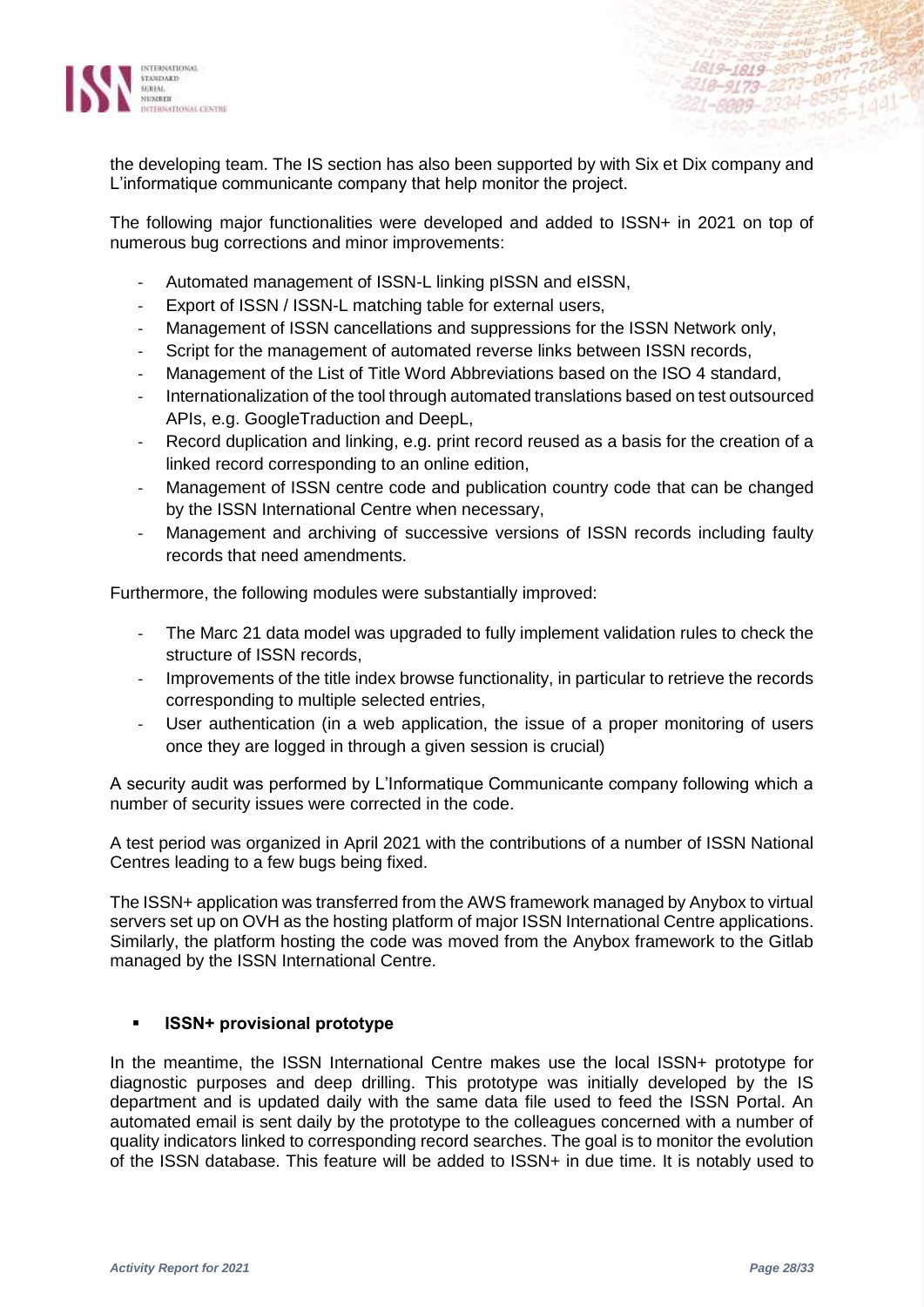

monitor the intersections between ISSN data and external sources using ISSN in their metadata structure, e.g. Library of Congress catalogue and Zeitschrift Datenbank.

#### ▪ **Prototypes for future ISSN+ modules**

In 2021, the IS department also developed prototypes for two important activities:

- A script for the submission of lists of ISSNs to retrieve metadata extracted from the corresponding ISSN records, as well as ISSN-L "families" and the "ISSN history" of the corresponding titles; the data retrieved is displayed in a tabular file,
- A script for the submission of lists of titles retrieving a list of potentially matching entries to be sorted out and selected by the user in order to generate a tabular file of confirmed matches.

These scripts are used internally in order to perform the data retrieval activities requested in the framework of Premium requests.

6640

 $-8555 - 680$ 

1819-1819-8879-6640-72

318-9173-2273-0077-666<br>21-8009-2334-8555-666<br>21-8009-2334-8555-144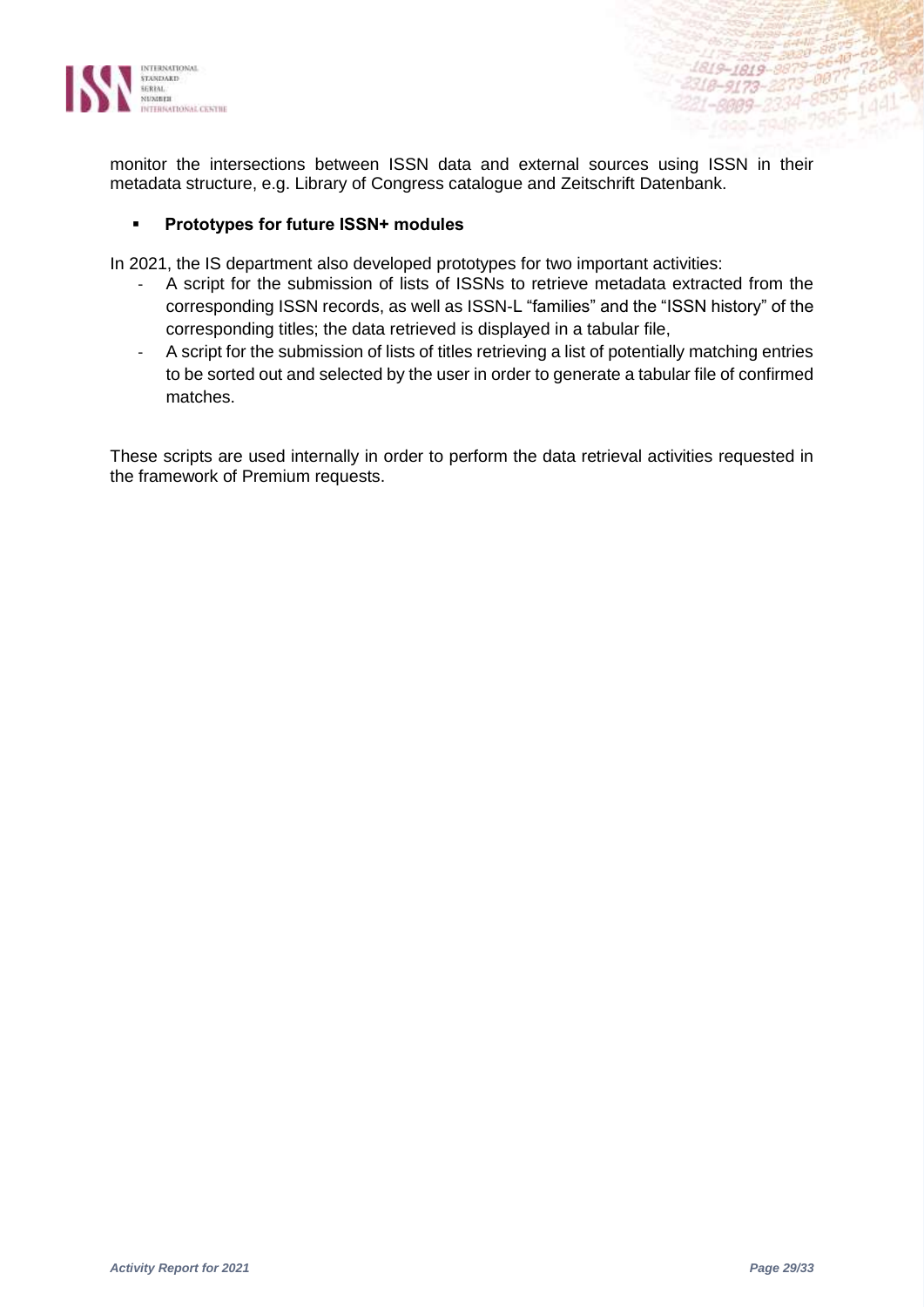



In 2021, thanks to the investment of the ISSN International Centre team and colleagues from partner organizations, the ISSN Network expanded dramatically with the opening of three national centers that will provide local service to publishers and libraries while improving the identification and description of continuing resource production globally.

The diversification of the ISSN International Centre's services is enhanced with the more selective inclusion criteria in ROAD , the growing number of archival agencies in the Keepers Registry, and the expansion of the number of publishers complying with NISO Transfer code and publishing their information on the Transfer Alerting Service. The ISSN International Centre joined the JASPER initiative for the preservation of open access journals led by DOAJ, which remains a key partner for the ISSN International Centre.

The ISSN International Centre continues to pursue an ambitious strategic plan with objectives that address issues of bibliographic standardization, interoperability of persistent identifiers, and improvement of the data produced by the ISSN Network and its dissemination. This strategy will be supported by an IT plan that will allow us to launch our new production tool, ISSN+, to update the ISSN Portal and to implement collaborative tools for the network members.

1819-1819-987

18-9173-22

 $-007$ 

 $-007$   $-666$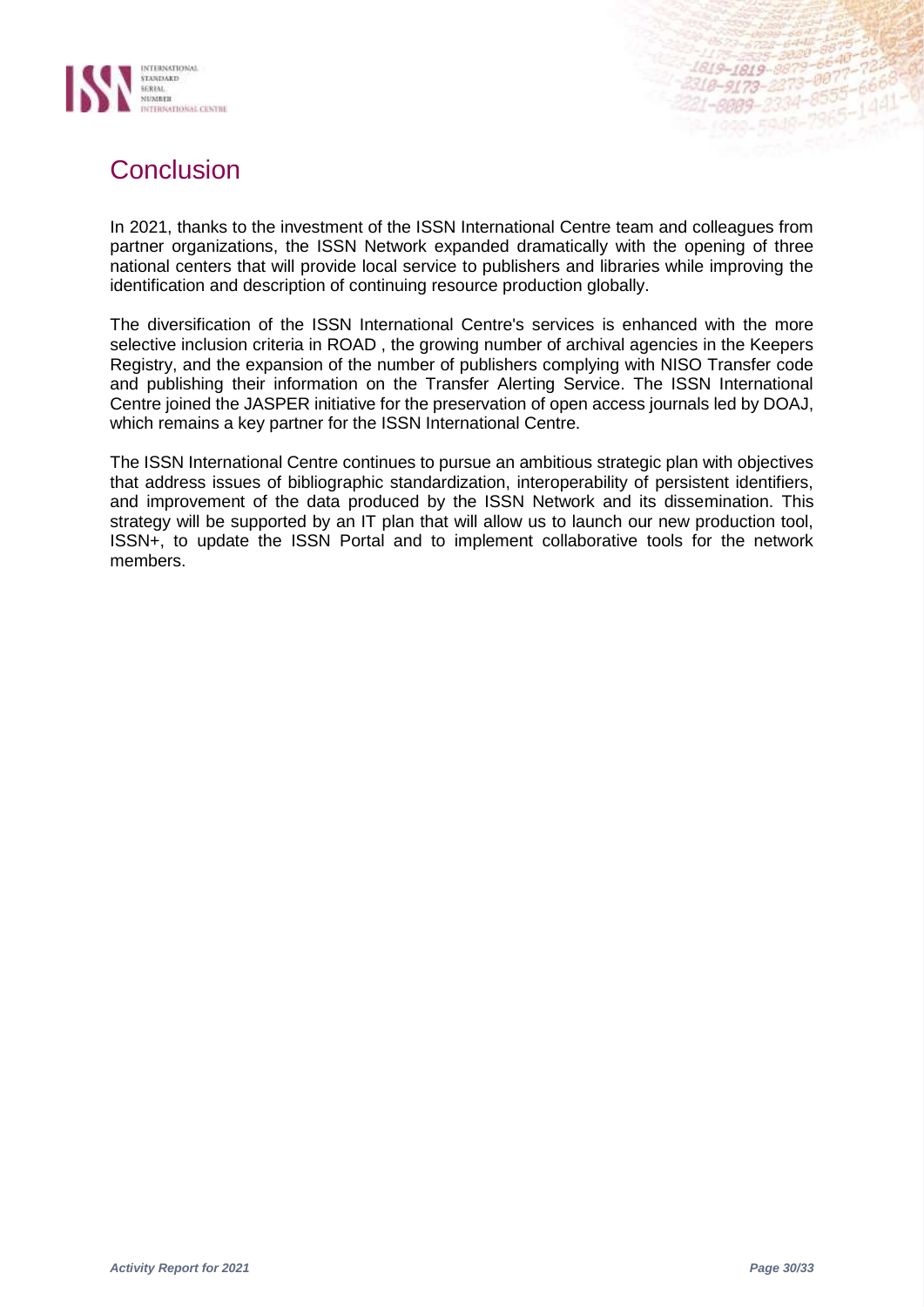

## **ANNEX**

## **2021 Usage Statistics for the ISSN Institutional website [\(www.issn.org\)](http://www.issn.org/) and the ISSN Portal [\(https://portal.issn.org\)](https://portal.issn.org/)**

### *1/ Usage of the institutional website*

The ISSN International Centre has enhanced its institutional website by providing information in all 6 official languages of the United Nations. As a result, the statistics show that this website is now used widely and the outreach has been improved. **560,764 users** were counted in 2021. **87,7%** were new visitors and **12,3%** returning visitors. The English-speaking (37%) and Chinese-speaking (19%) audiences are the most represented.

*Table 1: Global visit distribution per country in 2021*

|                                 | 560764<br>% du total:<br>100,00%<br>(560764) |
|---------------------------------|----------------------------------------------|
| 1. China                        | 118747<br>(21,33%                            |
| $2 \quad \Box$ India            | 51004<br>(9.16%                              |
| 3 <b>Exercise United States</b> | 46393<br>(8,33%                              |
| 4. <b>F</b> Mexico              | 25548<br>(4.59%                              |
| 5. Spain                        | 20094<br>(3,61%                              |
| 6. <b>France</b>                | 15810<br>(2.84%                              |
| 7. <b>S</b> Brazil              | 13435<br>(2,41%                              |
| 8. Indonesia                    | 12023<br>(2,16%                              |
| 9. Eng United Kingdom           | 11914<br>(2.14%                              |
| 10. : South Korea               | 10572<br>(1.90%                              |

Visits to the ISSN website come from search engines (46%), direct access (39%) and from other websites (12%), e.g. Elsevier, Wikipedia in English, Bing, Researchgate, Yandex, Baidu. Social media do not generate much use.

1819-1819-887

18-9173-22

 $-007$ 867<br>8555-666<br>140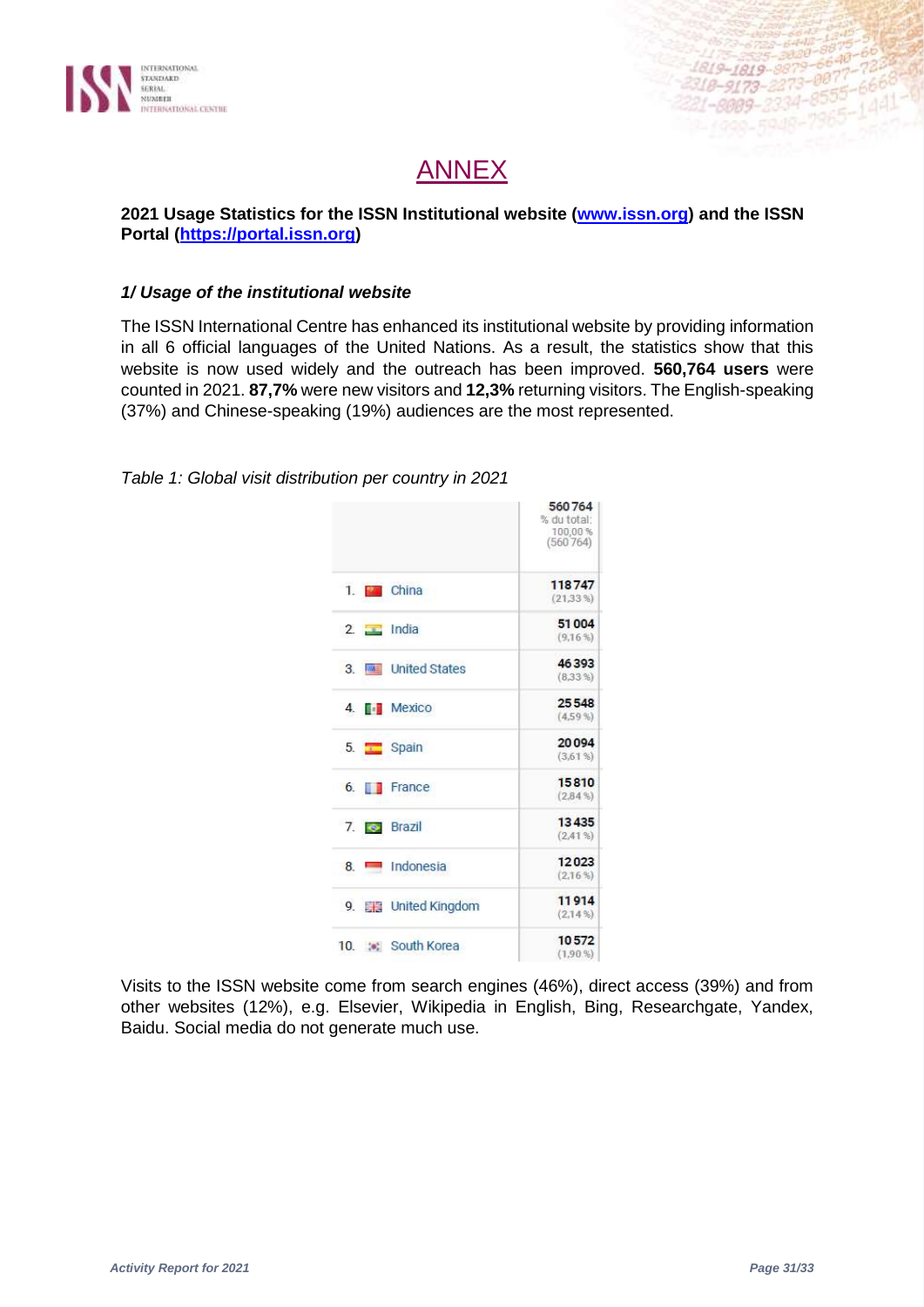

#### *Table 2: Acquisitions of the institutional website in 2021*

|                     | 560764  | 560764<br>A dukter 1911/6% |       |
|---------------------|---------|----------------------------|-------|
| t. Crganic Search   | 269.455 | 46.91%                     |       |
| 2 M Direct          | 228 857 | 39.84 %                    |       |
| 3 <b>E</b> Referral | 73224   | 12.75%                     |       |
| $4. 8$ Social       | 2853    | 0,50%                      | 462   |
| $6.$ = (Other)      |         | 0,00%                      | 38.8% |
| 6 a Enal            |         | 0.00 %                     |       |

#### *2/ Usage of the ISSN Portal*

Between 1<sup>st</sup> April 2021 and 31 March 2022, 3,071,250 visits were counted on the ISSN Portal with an average visit duration of **3 min 11s**. 61% visits have bounced, i.e. left the website after one page. On average, there were 3 actions (page views, downloads, outlinks and internal site searches) per visit.

Visits come mostly from **India** (392,081), the **USA** (372,821), **Brazil** (184,413), Indonesia (133,850) and Spain (104,736).

**6,989,647** pages were viewed over the period and there were **5,173,697 unique pageviews**. Users performed **1,105,415** total searches on the portal using **4,313** unique keywords. There were **50,727 downloads** among which 44,952 unique downloads.

*Fig. 1: Distribution of visits per continent in 2021*



 $-$  Visits

1819-1819-